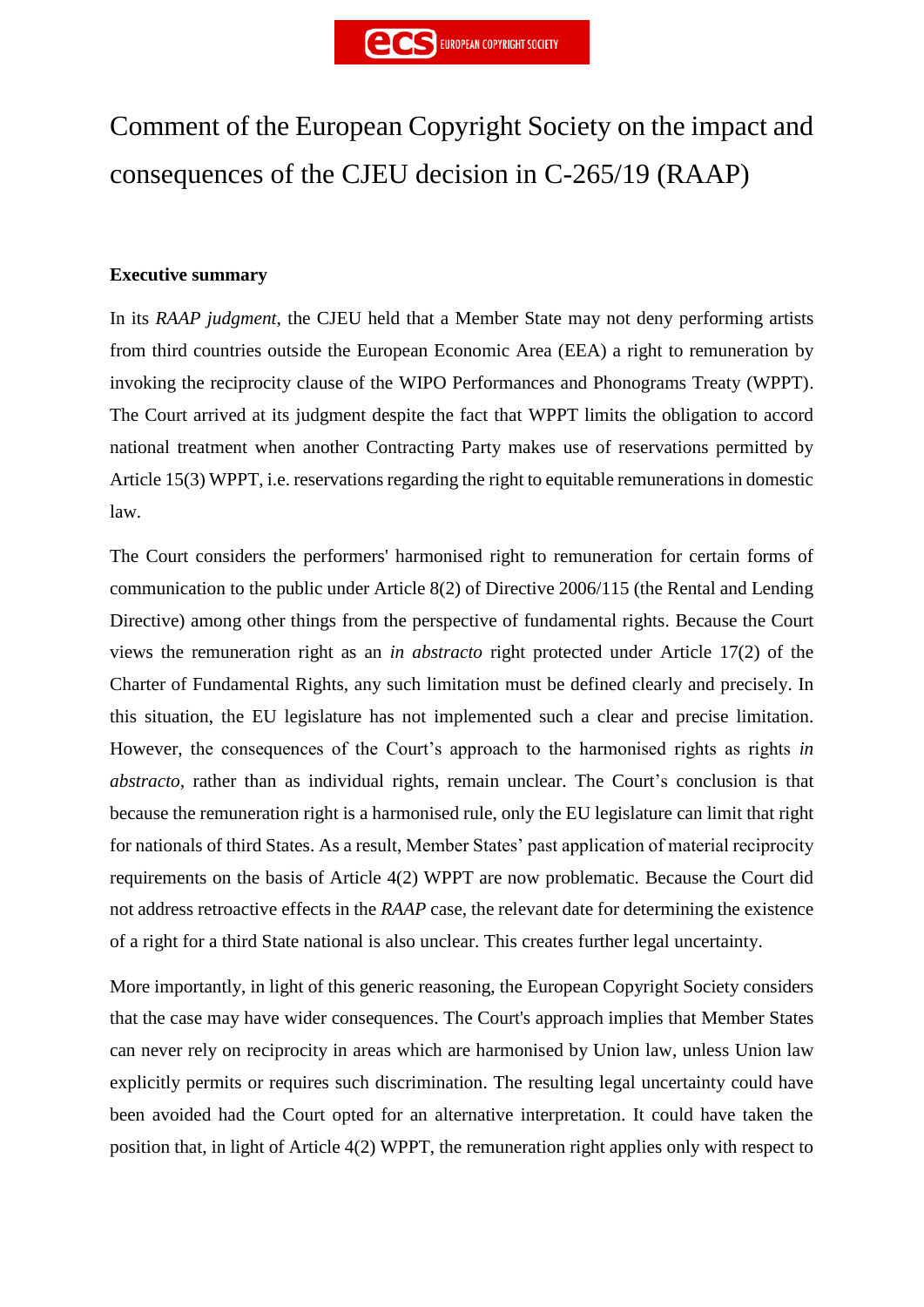performers to whom there is a direct and unreserved obligation under the WPPT to grant protection. The Court has not taken that position.

The European Copyright Society is of the opinion that the EU legislature should now at least clarify in a legal instrument the conditions under which performers who are nationals of States outside the EEA should have the right to equitable remuneration for the communication to the public of their recordings under Article 8(2) Rental and Lending Directive. The instrument should also clarify the temporal aspects, notably on retroactive applicability.

What would be even better is the development of an instrument with a more general ambit. After all, the arguments of the CJEU in the *RAAP* decision are of a more general nature and could also be applied to various international treaties and other rights of authors, performers and other right holders. Such an instrument should clarify the conditions under which national treatment and minimum rights under the international treaties are to be granted in the EU to nationals of third states. It should also include clear rules on any temporal aspects, and address the question of how the EU and its Member States deal with reservations in international treaties and where material reciprocity applies.

\*\*\*

#### **0. Significance of the RAAP judgment**

The principles of territoriality and national treatment (coupled with minimum rights), are the backbone of the international copyright and neighbouring rights system as contained in the Berne Convention, Rome Convention, WIPO Copyright Treaty (WCT), WIPO Performances and Phonograms Treaty (WPPT) and various other multilateral instruments to which the EU or its Member States are bound in various constellations. These treaties allow contracting states to withhold national treatment only in special cases. One such case concerns remuneration rights for performing artists and phonogram producers for certain uses of their recordings.

In the *RAAP* case, the Grand Chamber of the CJEU considered whether a Member State could avail itself of the possibility of denying performing artists from third countries outside the European Economic Area (EEA) a right to remuneration by invoking the reciprocity clause of the WPPT (Article 2).<sup>1</sup> The answer was a resounding No. The question arrived at the Court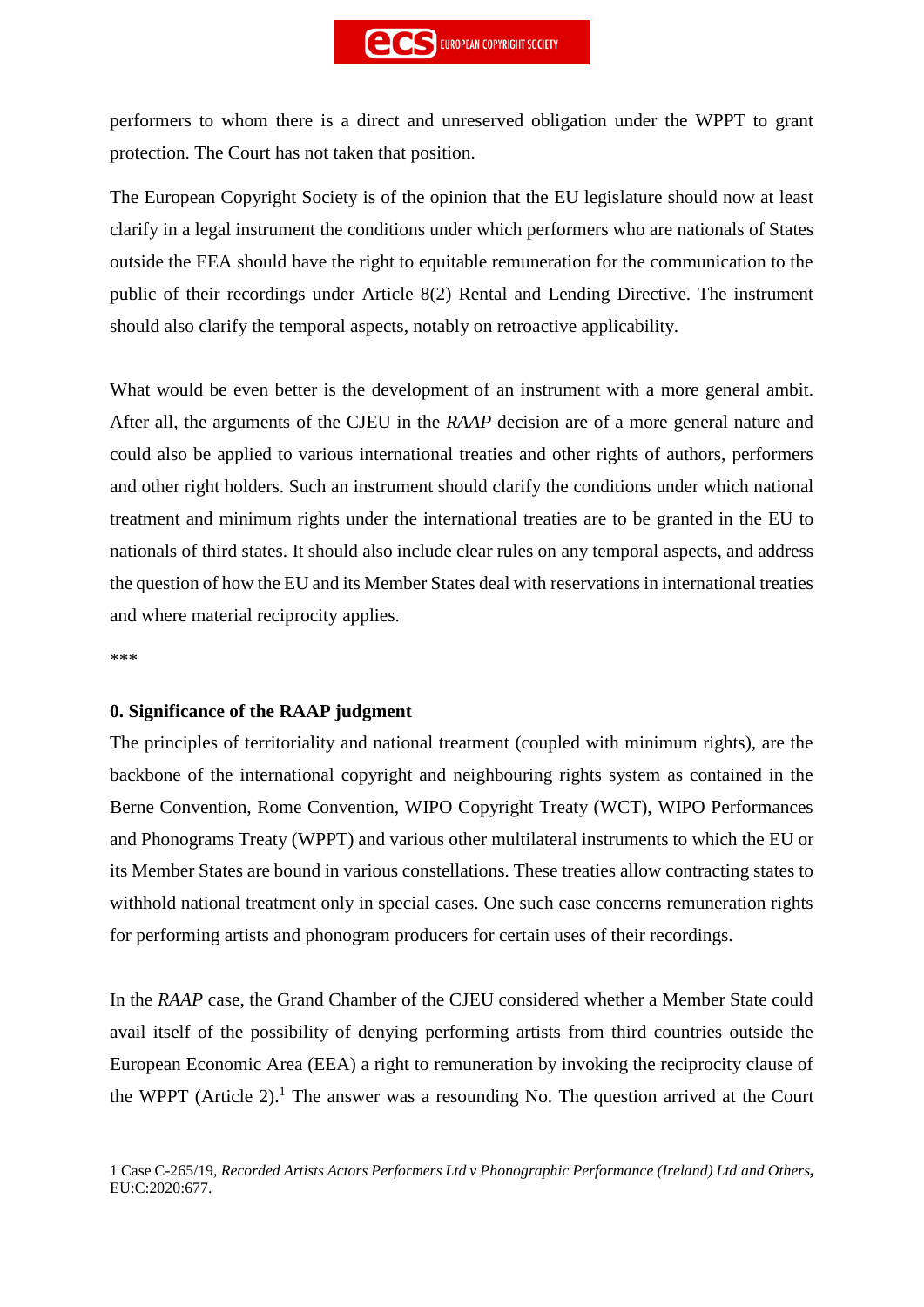

because Article 8(2) of the Rental and Lending Directive (RLD) harmonises the right to remuneration for certain forms of communication to the public (Directive 92/100/EEC, replaced by Directive 2006/115/EC). This means that the power of Member States to invoke reciprocity clauses or make reservations under treaties is limited by the competence of the EU. Also, since the Charter recognises protection of intellectual property (Article 17(2) of the Charter of Fundamental Rights (CFREU)), complex issues around the relationship between fundamental rights, international copyright norms, and harmonised copyright norms surfaced in this case. Herein particularly lies the broader significance of the *RAAP* case for intellectual property law.

In the aftermath of the CJEU decision in the *RAAP* case, the European Copyright Society expresses some concerns about the possible wider consequences of the case. This opinion distinguishes between the reasons given by the Court for reaching the results described above and an assessment of the scope of the decision. As will be detailed in this opinion, the Court approaches the matter of reciprocity largely from the perspective of fundamental rights. As a consequence, significant legal uncertainty arises concerning (i) the identity of those who are entitled (retroactively) to invoke intellectual property rights (or conversely can be made to pay remuneration); (ii) the validity of reservations made historically by Member States with respect to treaties to which they are signatories; (iii) the application of reciprocity clauses; and (iv) the implications of Article 17(2) CFREU on the EU and Member States' drafting and interpretation of limitations to IP rights.

#### **A. Overview of and critical view on RAAP**

#### *I. Brief on the findings.*

The case concerns the payment of remuneration for certain uses of recordings by performing artists (and phonogram producers) from states that do not themselves recognise those remuneration rights. Following the conclusions of the ruling, Article 8(2) RLD must be interpreted as precluding a Member State from excluding performers who are nationals of states outside the EEA from the right to equitable remuneration for the communication to the public of their recordings. Moreover, the Court stated that reservations notified to the World Intellectual Property Organisation (WIPO) by third states under Article 15(3) of the WPPT do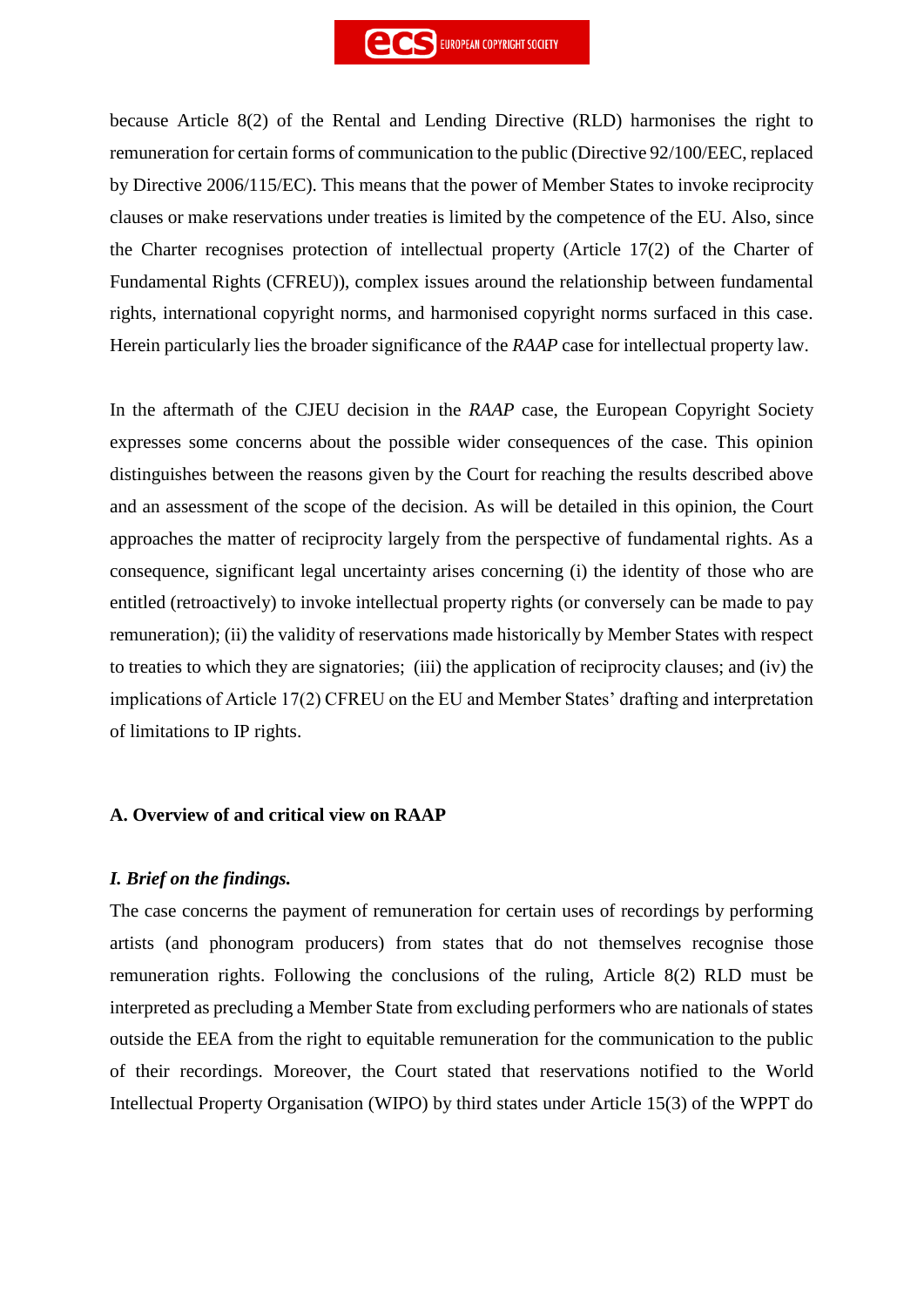not currently lead to limitations of the remuneration right in Article  $8(2)$  RLD.<sup>2</sup> Such limitations could be introduced only by the EU legislature, and must be compliant with the requirements of Article  $52(1)$  CFREU.<sup>3</sup> Any limitation to the exercise of rights protected under the Charter must "be provided for by law, which implies that the legal basis which permits the interference with that right must itself define, clearly and precisely, the scope of the limitation on its exercise". The exclusion of non-EEA rightholders from the right to remuneration must be made explicitly. This is the case because the right to equitable remuneration falls within the fundamental right to intellectual property in Article 17(2) CFREU.<sup>4</sup> The Court further held that Article 8(2) RLD cannot be interpreted in such a way that only the producer of the phonogram is entitled to receive remuneration, as opposed to having to share it with the performer who has contributed to that phonogram.<sup>5</sup>

These conclusions mirror the questions raised by the Irish High Court, and the facts of the case. However, the reasoning of the CJEU may carry broader consequences than follow directly from the concluding part of the judgment. In section B below we will present different possible interpretations of the decision.

# *II. Some critical remarks*

In reaching its conclusion, the CJEU confirms that Article 8(2) RLD, as far as possible, must be interpreted consistently with the WPPT, the EU having acceded to the Convention and the WPPT therefore being part of the EU legal order with primacy over other secondary legislation (para. 62). Clearly that is true. Our critique is two-pronged. First, the Court gives no (adequate) weight to the material reciprocity clause of Article 4(2) WPPT. Second, the Court unduly enlarges the scope of Article 17(2) CFREU. The Court does this by assessing whether a claim for remuneration triggers application of Article 17(2) in the abstract, when a concrete test would be more appropriate for intellectual property rights. Arguably, the Court also fails to distinguish limitations to the *existence* of intellectual property rights from limitations to their *exercise*, thus appearing further to expand the scope of such rights.

<sup>2</sup> Case C-265/19, *Recorded Artists Actors Performers Ltd v Phonographic Performance (Ireland) Ltd and Others***,** EU:C:2020:677, para. 91 and the conclusion, pts. 1 and 2.

<sup>3</sup> Case C-265/19, *Recorded Artists Actors Performers Ltd v Phonographic Performance (Ireland) Ltd and Others***,** EU:C:2020:677, paras. 86 and 88.

<sup>4</sup> Case C-265/19, *Recorded Artists Actors Performers Ltd v Phonographic Performance (Ireland) Ltd and Others***,** EU:C:2020:677, para. 85.

<sup>5</sup> Case C-265/19, *Recorded Artists Actors Performers Ltd v Phonographic Performance (Ireland) Ltd and Others***,** EU:C:2020:677, paras. 92–96 and conclusion pt. 3.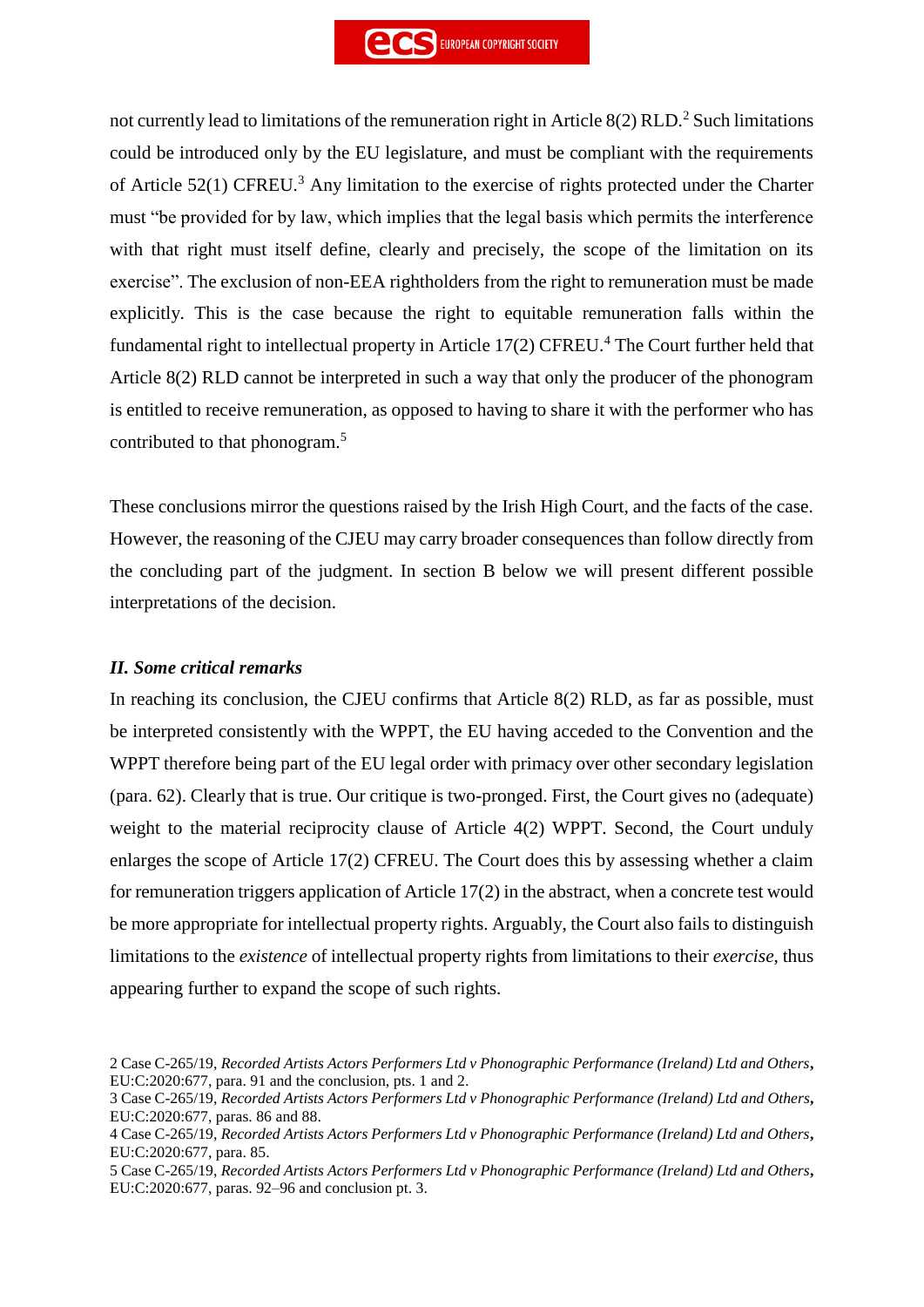## **The material reciprocity clause of Article 4(2) WPPT**

The Court rejects an interpretation of Article 8(2) RLD in line with the principle of material reciprocity enshrined in Article 4(2) WPPT. The latter states that the obligation to accord national treatment (formal reciprocity) provided for in Article 4(1) WPPT shall not apply to the extent that another Contracting Party makes use of reservations permitted by Article 15(3) WPPT, i.e. reservations regarding the right to equitable remunerations in domestic law. The Contracting Parties, including the EU, are not *obliged* to apply material reciprocity. Article 4(2) merely allows states to refuse foreign performers and phonogram producers the right to equitable remuneration in cases where the contracting state that is their country of origin has declared under Article 15(3) WPPT that it does not recognize a right to remuneration (e.g. for certain uses, or not at all).<sup>6</sup> An alternative interpretation of Article 8(2) RLD, in light of Article 4(2) WPPT, could nevertheless have been that the Directive's remuneration right applies only with respect to performers to whom there is a direct and unreserved obligation under the WPPT to grant protection. The consequence of such an interpretation, combined with the finding that Article 8(2) RLD is a harmonised rule (para. 88), would have been – to paraphrase the Court – that it is for the EU legislature alone to *extend* the remuneration right to performers to whom there is no obligation under current EU law (WPPT) to grant protection.

The CJEU seems implicitly to reject this alternative interpretation. However, the Court's reasoning supporting such a rejection is not convincing. The conclusion under the second question – that Article 8(2) RLD, in light of Article 4(1) and Article 15(1) WPPT, must be interpreted as precluding a Member State from excluding performers *who are nationals of States outside the EEA –* is, taken at face value, confusing.<sup>7</sup> Since the obligation to recognise

<sup>6</sup> 'Formal reciprocity' in international agreements implies that every contracting party agrees to assume the treaty obligations because the other parties do the same. As international IP agreements normally incorporate the principle of national treatment (non-discrimination), the latter principle implements formal reciprocity as opposed to material reciprocity, meaning that each contracting party grants nationals of other contracting parties the same rights as the other contracting party grants its own nationals, compare Silke von Lewinsky, "Intellectual Property, Nationality and and Non-Discrimination",  $\blacksquare$ [https://www.wipo.int/edocs/mdocs/tk/en/wipo\\_unhchr\\_ip\\_pnl\\_98/wipo\\_unhchr\\_ip\\_pnl\\_98\\_6.pdf,](https://www.wipo.int/edocs/mdocs/tk/en/wipo_unhchr_ip_pnl_98/wipo_unhchr_ip_pnl_98_6.pdf) p. 8 with

further references. Thus, Article 4(2) WPPT deviates from the obligation to formal reciprocity without obliging the Contracting Parties to apply material reciprocity.

<sup>7</sup> Case C-265/19, *Recorded Artists Actors Performers Ltd v Phonographic Performance (Ireland) Ltd and Others***,** EU:C:2020:677, para. 75, cf. paras. 70–71. See the criticism in Ole-Andreas Rognstad, "Performing artists' right to remuneration – on the junction of external treaty competence, national treatment, material reciprocity and fundamental rights: *RAAP*", 58 *Common Market Law Review* (2021), 1523–1545, 1535–1536.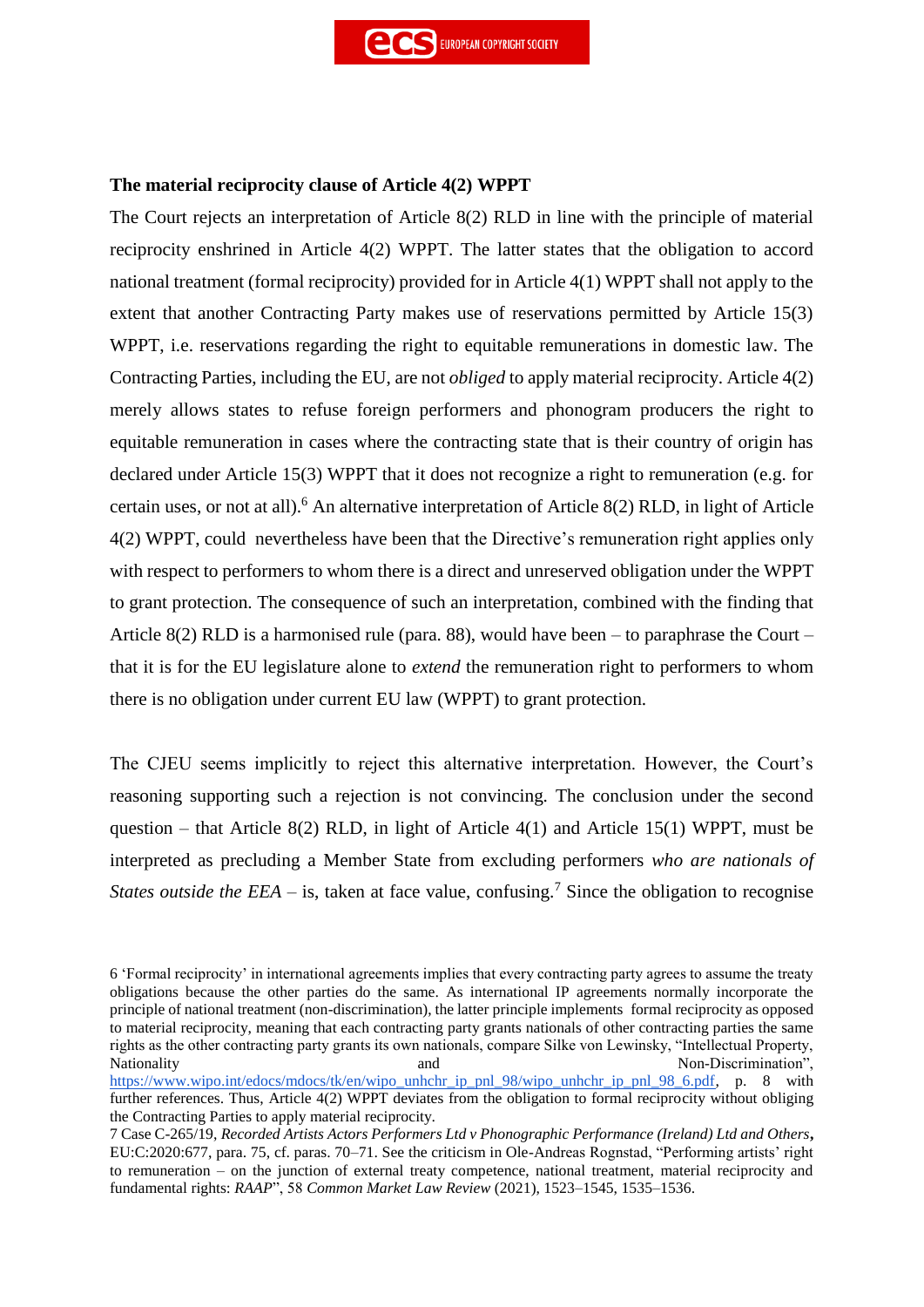national treatment under Article 4(1) WPPT does not apply to situations mentioned in Article 4(2), Articles 4(1) and 15(1) do not provide arguments for precluding Member States from excluding *all nationals* of WPPT states outside the EEA, namely nationals of states that have made a reservation under Article 15(3). Thus, the conclusion leaves the impression that Article 4(1) extends beyond its actual scope. In this sense, the conclusion under the second question is biased since it does not take account of the limitation implicit in the principle of reciprocity enshrined in Article 4(2) WPPT. This is most striking given the facts of the case, the core question of which was whether Ireland had the obligation to grant remuneration right to US performers, the US having made extensive reservations under Article 15(3) WPPT.

#### **Unduly enlarged scope of Article 17(2) CFREU**

In concluding that third party reservations under Article 15(3) WPPT cannot affect the scope of Article 8(2) RLD, the CJEU relies on Article 17(2) CFREU in combination with Article 52 CFREU. The Court states that since the remuneration right is "a right related to copyright …it is accordingly an integral part of the protection of intellectual property enshrined in Article 17(2) of the Charter of Fundamental Rights of the European Union". Consequently, the Court holds, "pursuant to Article 52(1) of the Charter, any limitation on the exercise of that right related to copyright must be provided for by law, which implies that the legal basis which permits the interference with that right must itself define, clearly and precisely, the scope of the limitation on its exercise".<sup>8</sup>

The ECS has some concerns with this approach to the protection of intellectual property as a fundamental right. Clearly, individual performers (and producers) do not have a remuneration right *unless* Article 8(2) RLD is interpreted in a way that includes them under the scope of protection. By asserting that the remuneration right is a "an integral part of the protection of intellectual property enshrined in Article 17(2)" which is subject to the requirements under Article 52 CFREU, before deciding whether the right applies to all nationals from third countries that have made a reservation under Article 15(3) RLD, the CJEU applies Article 17(2) CFREU to the remuneration right in abstracto and not to the remuneration right as an individual right. In essence, the Court seems to regard the obligation to pay remuneration as crystallised in EU law and therefore requires any interferences with that right to satisfy the conditions set

<sup>8</sup> Case C-265/19, *Recorded Artists Actors Performers Ltd v Phonographic Performance (Ireland) Ltd and Others***,** EU:C:2020:677, paras. 85–86.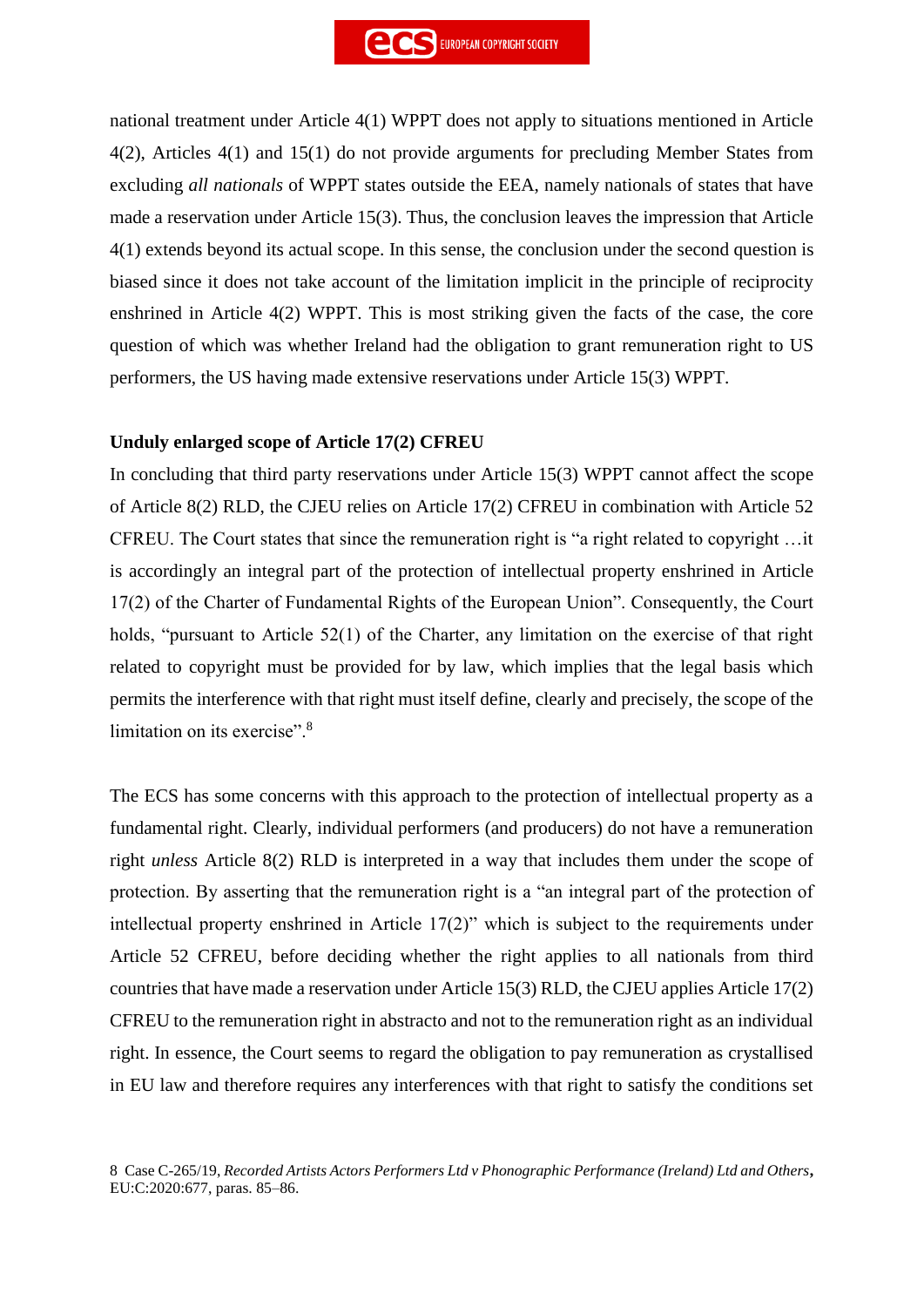out in Article 52 CFREU. In such circumstances, the risk is that the "property" in EU copyright law is viewed as a broad, abstract entitlement, rather than as an entitlement that is already qualified by limitations in the legislative scheme.<sup>9</sup>

This conceptual hiatus and the risks it engenders are worsened by the use the Court makes of Article 52(1) CFREU, which may cause confusion on the scope of this provision *vis-à-vis* Article 17(2) CFREU.<sup>10</sup> As it appears clear from its wording, the provision refers to limitations on the exercise of the Charter's rights and freedoms, not on their existence. This difference is ignored in *RAAP*, where the Court uses Article 52(1) CFREU to censure an Irish provision that does not limit the exercise of rights granted by Article 8(2) RLD. The Irish provision does not recognise the existence of a particular remuneration right for U.S. performers, who are however identified as rightholders by the CJEU under its extensive reading of Article 8(2) RLD.<sup>11</sup>

The distinction between IP rights in abstracto on the one hand and as concrete, individual rights on the other is important. By protecting IPRs as abstract entitlements, any kind of limitation of the right would qualify as an interference with the IPR as property. The *RAAP* ruling may thus *improperly* suggest that any limitations upon rights protected under Article 17 CFREU should be clearly and specifically defined in black-letter law, thus excluding any judicial intervention on their scope. However, this hint conflicts with the CJEU's case law on copyright exceptions and limitations, and particularly on the fair balance between copyright (or, more broadly, IPRs) and fundamental rights. The Court has recalled Article 52(1) CFREU in connection with Article 17(2) CFREU to guide the balancing assessment in a number of important decisions, citing the provision as precluding the application of a fair balance analysis where there is an extreme compression – and thus violation – of the essence of an IP right.<sup>12</sup> However, in no instance was

<sup>9</sup> Compare, for example, with the German Basic Law (Grundgesetz) Article 14(1), which states that the content and limits of property "shall be defined by the laws" – in other words, property is not guaranteed in the abstract. 10 Article 52(1) CFREU provides that "any limitation on the exercise of the rights and freedoms recognised by this Charter must be provided for by law and respect the essence of those rights and freedoms", and that "subject to the principle of proportionality, limitations may be made only if they are necessary and genuinely meet objectives of general interest recognised by the Union or the need to protect the rights and freedoms of others".

11 In this sense, and albeit contestable, the Court operated a clearer qualification in *Luksan* (see fn. 13 *infra*).By ruling that the Austrian regulation denying the attribution of copyright to the film director was illegitimate because it violated Article 17(1) CFREU, for it **deprived** film directors of a (property) right conferred by them by EU law, the Court correctly distinguished deprivations (existence) from limitations (exercise), thus avoiding improper references to Article 52(1) CFREU

12 Eg. case C-230/16, *Coty Germany GmbH v Stadtsparkasse Magdebur*g, EU:C:2015:485, para. 35**;** case C-149/17, *Bastei Lübbe GmbH & Co. KG v. Michael Strotzer*, EU:C:2018:841, para. 46; case C-371/18, *Sky Österreich GmbH v Österreichischer Rundfunk*, EU:C:2013:28, para. 48; case C-314/12, *UPC Telekabel Wien GmbH v Constantin Film Verleih GmbH and Wega Filmproduktionsgesellschaft mbH***,** EU:C:2014:192, para. 63.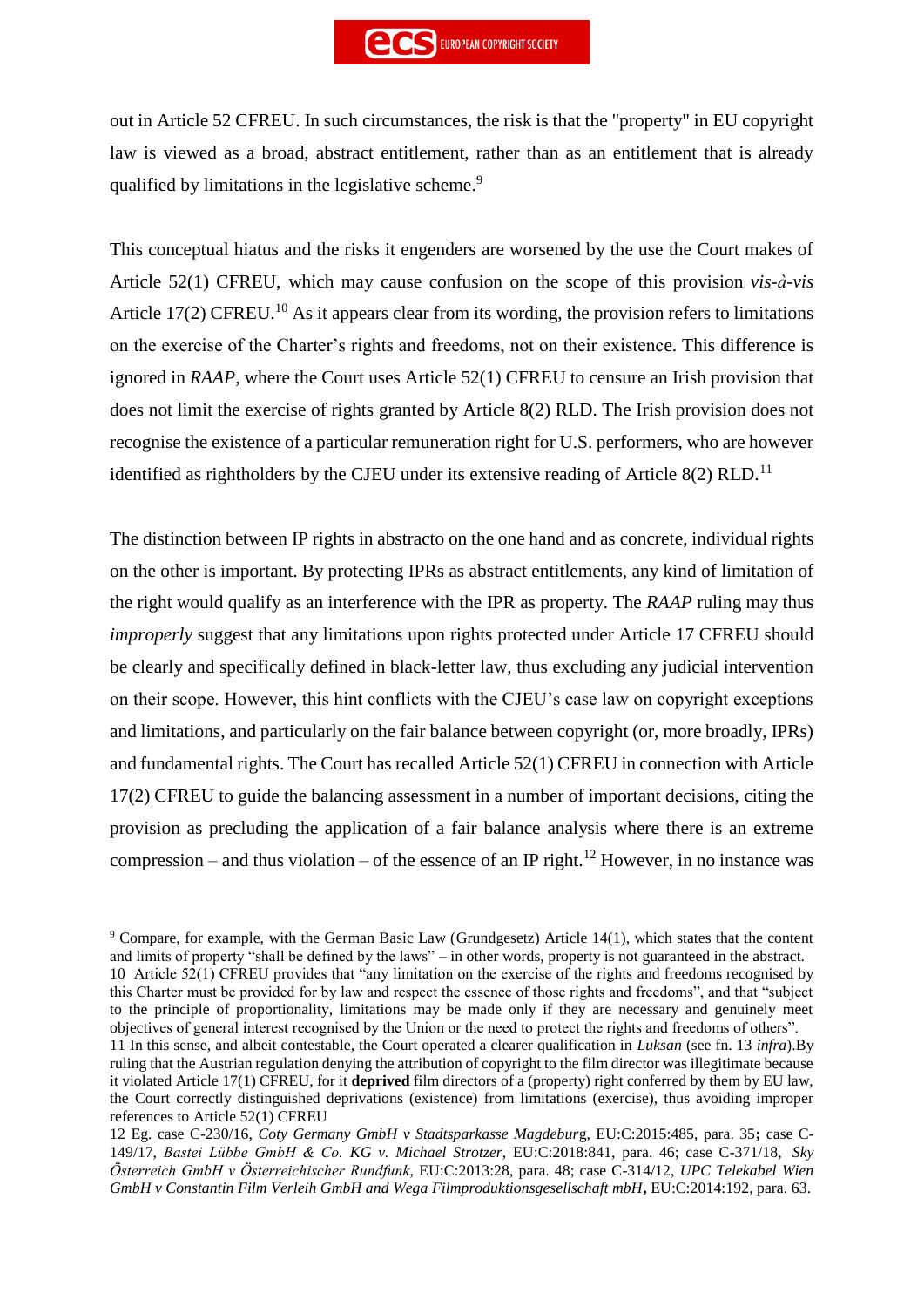Article 52(1) CFREU to be considered as justifying the concept of IPRs as broad, abstract entitlements.<sup>13</sup> The RAAP ruling should, accordingly, not be viewed as establishing broad protection for IPR as abstract entitlements.

A general objection to the CJEU's approach to Article 17 is that it is superficial and potentially dangerous. More or less like in *Luksan*, <sup>14</sup> the reference represents nothing else but a collateral support to the decisive secondary-law-based argument, which is the all-encompassing interpretation of Article 8(2) RLD as referring to all performers and producers, irrespective of the presence of points of attachment under the Rome Convention (via WPPT). However, such a cursory introduction of fundamental rights reasoning creates a dangerous rhetorical precedent without a further explanation of the relationship between Charter rights and the secondary legislation..

# **B. Interpretations**

Even though the ECS is critical of the CJEU arguments, a question nevertheless arises as to what are the further consequences of the Court's holding in *RAAP*. Here we will discuss three possible interpretations of the decision: (i) narrow interpretation; (ii) possible wider interpretation; (iii) widest possible interpretation

# *I. Narrow interpretation*

The dispute in the main proceedings, the questions referred to the CJEU and the ruling all concern the specific question of how to interpret Article 15(3) WPPT and Article 8(2) of Directive 2006/115 (RLD) regarding the possible right of performers to a part of the single equitable remuneration referred to therein. In such a context, a preliminary conclusion might be that the decision has to be interpreted narrowly and that possible legislative initiatives on the part of the European institutions should also be focusing solely on the remuneration of performers and phonogram producers.

#### *II. Possible wider interpretation*

<sup>13</sup> Cf. the cases cited by the CJEU in RAAP para. 86, case C-419/14, *WebMindLicenses Kft v. Nemzeti Adó- és Vámhivatal Kiemelt Adó- és Vám Főigazgatóság***,** EU:C:2015:832, para. 81; Opinion 1/15, *EU-Canada PNR Agreement*, EU:C:2017:592, para. 139; case C-311/18, *Facebook Ireland and Schrems*, EU:C:2020:559, paras. 175 and 176.

<sup>14</sup> Case C-277/10, *Martin Luksan v Petrus van der Let***,** EU:C:2012:65.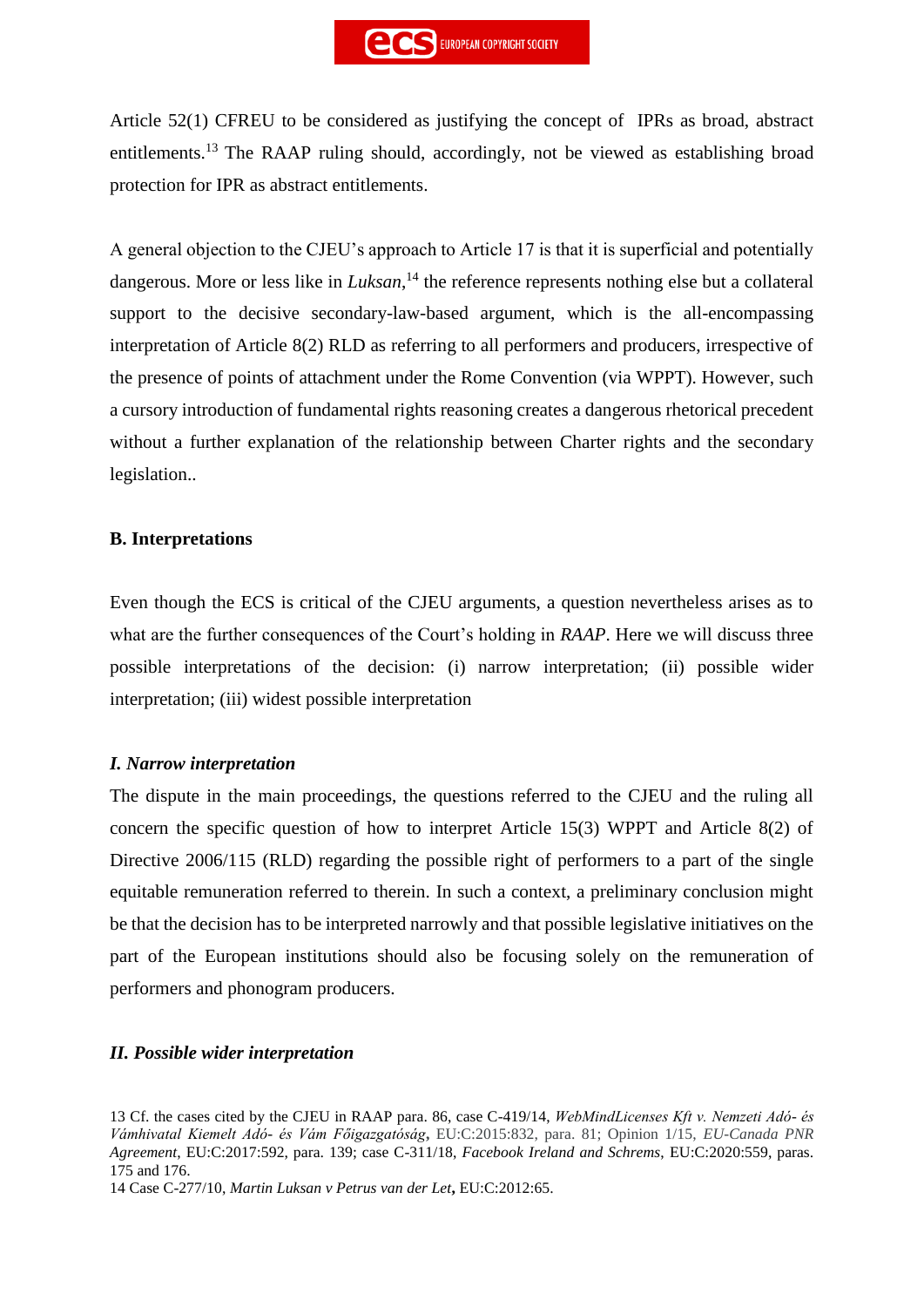However, it is likely that *RAAP* has a wider effect, because the reasoning of the CJEU is drafted in rather general terms. The Court seems to construe Directive 2006/115 in its entirety as providing rights for performers and phonogram producers irrespective of their nationality, residence or other connection to a particular EU or EEA Member State whenever the broadcasting or communication to the public takes place on EU territory. To cite the Court, "Directive 2006/115, which refers without further specification to 'performers' and 'phonogram producers', lays down no condition under which the performer or phonogram producer should be a national of an EEA Member State or domiciled or resident in such a State, nor a condition under which the place where the creative or artistic work is carried out should fall within the territory of an EEA Member State."<sup>15</sup> It is therefore possible that performers or producers could succeed when arguing against any discrimination based on nationality, place of performance or similar criteria.

#### *III. Possible widest interpretation*

Yet, the decision in *RAAP* may also be interpreted as a rejection of any differentiation based on citizenship or national treatment doctrines at the level of Member States' law. The CJEU uses its jurisprudence following the  $AETR$  decision<sup>16</sup> to justify the conclusion that the EU has exclusive external competence to enter into reciprocal agreements with third states that are liable to alter the scope of Article 8(2) RLD. If we are to taking this argument seriously, EU Member States cannot discriminate against authors, performers, phonogram producers or others entitled under European legislation on copyright (and potentially other IP rights) unless such discrimination is foreseen at the level of Union law (as e.g. for "sui generis" databases in Article 11 of Directive 96/9), notwithstanding the question of whether any reciprocity requirement must be explicitly stipulated in EU instruments. The line of argument of the Court is of a general nature: "Since Article 8(2) of Directive 2006/115 is a harmonised rule, it is for the EU legislature alone and not the national legislatures to determine whether the grant in the European Union of that right related to copyright should be limited in respect of the nationals of third States and, if so, to define that limitation clearly and precisely."<sup>17</sup> Such a wide interpretation

<sup>15</sup> Case C-265/19, *Recorded Artists Actors Performers Ltd v Phonographic Performance (Ireland) Ltd and Others***,** EU:C:2020:677, para. 61.

<sup>16</sup> Case 22/70, *Commission of the European Communities v Council of the European Communities. European Agreement on Road Transport (AETR*), EU:C:1971:32. See case C-265/19, *Recorded Artists Actors Performers Ltd v Phonographic Performance (Ireland) Ltd and Others***,** EU:C:2020:677, para. 90, with reference to case C-114/12, *Commission* v *Council*, EU:C:2014:2151, paragraphs 68 to 70, and joined cases C-626/15 and C-659/16,*Commission* v *Council (Antarctic MPAs,* EU:C:2018:925, paragraph 113.

<sup>17</sup> Case C-265/19, *Recorded Artists Actors Performers Ltd v Phonographic Performance (Ireland) Ltd and Others***,** EU:C:2020:677, para. 88.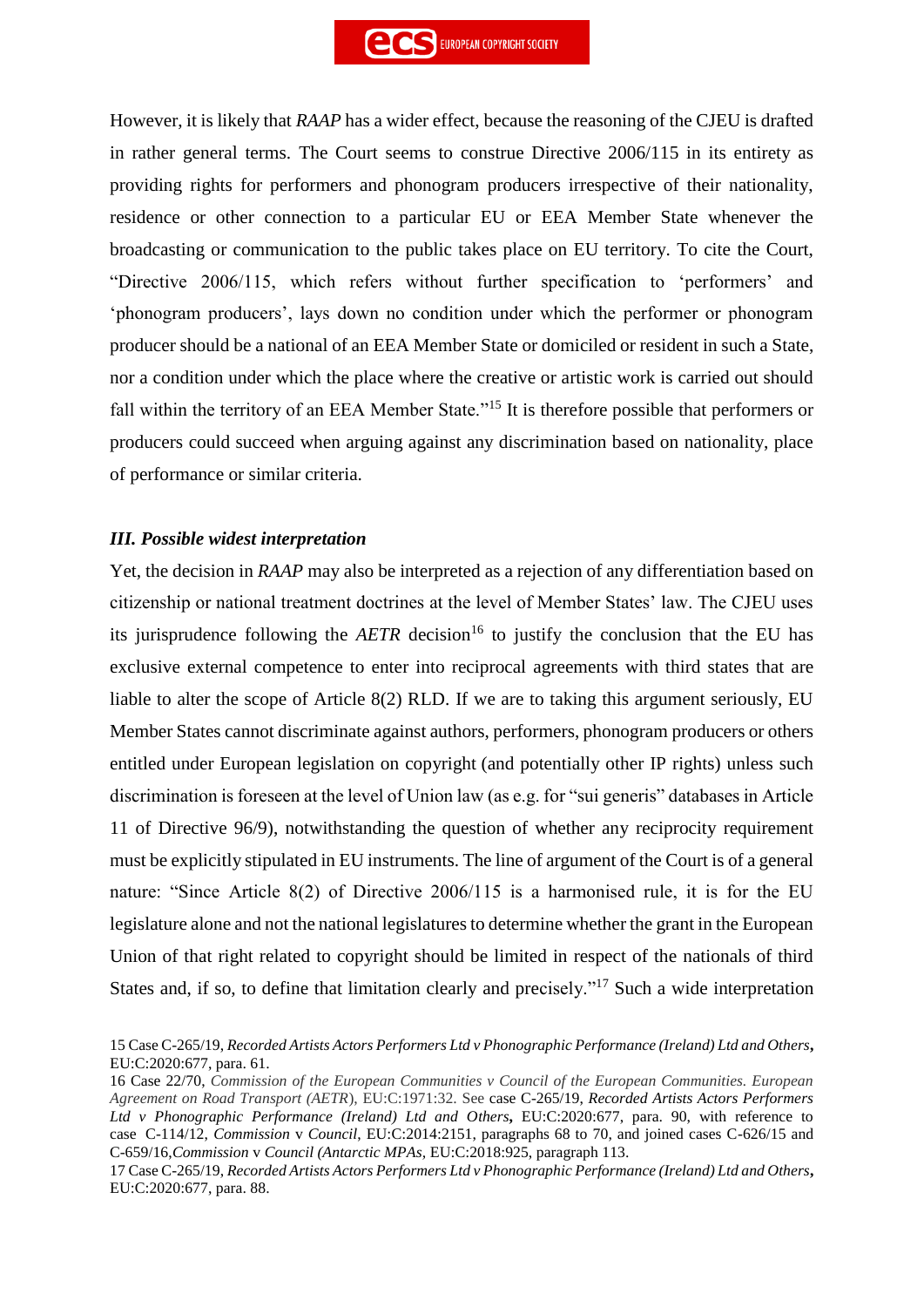would only allow for discrimination in areas which are not harmonised by Union law or where Union law permits or requires such a discrimination, as e.g. for the term of protection under Article 7 of Directive 2006/116 and for the resale right under Article 7 Directive 2001/84. In this regard, it must be emphasised that the exclusive competence of the Union is not limited to rights covered by the WPPT, cf. the Court's statement "that the European Union has the exclusive external competence referred to in Article 3(2) TFEU for the purpose of negotiating with third States new reciprocal commitments, within the framework of the WPPT or outside it, relating to the right to a single equitable remuneration for producers of phonograms published for commercial purposes and performers contributing to those phonograms."<sup>18</sup> This line of argument could potentially also apply to the WCT and the TRIPS agreement, which have both been signed by the EU, and to the obligations under the Berne Convention, which have been incorporated in Article 9 TRIPS.

#### **IV. Most plausible interpretation**

Given the fact, that the EU has taken the lead in the negotiations of international treaties in the field of copyright and related rights since the 1990s within WTO and WIPO and in preferential free trade agreements, it seems a logical consequence that national treatment and minimum rights for authors, performers and other right holders from third States must be regulated at EU level. Any other conclusion would lead to friction in the internal market. It is hardly conceivable that the EU would accept the obligation to protect right holders from third States under certain conditions at the international level and then give flexibility to EU Member States to offer a more generous or a more limited level of protection to the nationals of those third States. From this perspective, the judgment of the CJEU in *RAAP* simply reveals a shift in competence that has already taken place. Still, there seems to be some maintenance work left to do, a point we address in section D below.

#### **C. Direct consequences of RAAP**

# *I. National regimes and practices for the remuneration of artists, loss of revenue for European artists*

18 Case C-265/19, *Recorded Artists Actors Performers Ltd v Phonographic Performance (Ireland) Ltd and Others***,** EU:C:2020:677, para. 89.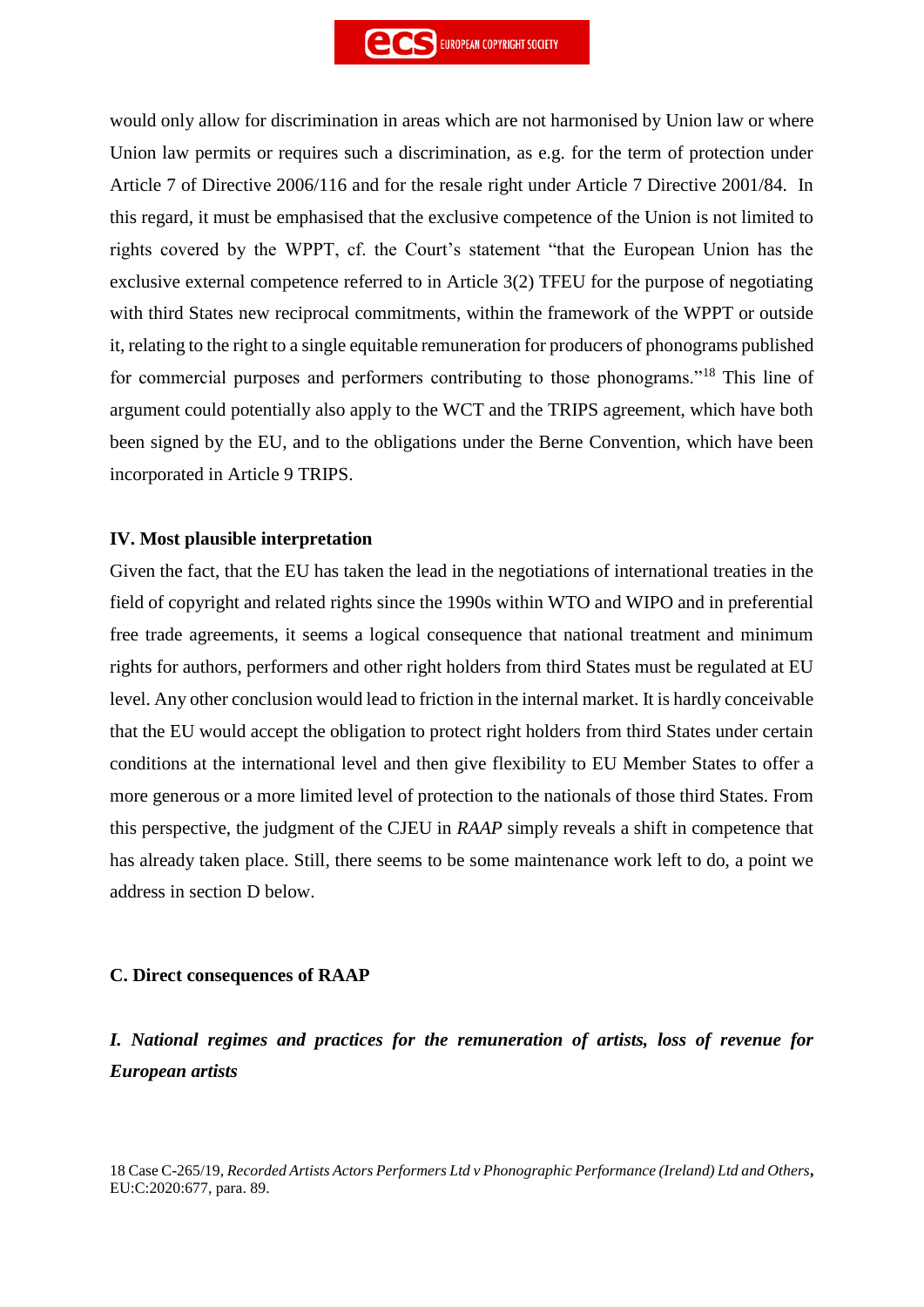The exact nature of the impact of *RAAP* in various Member States depends *inter alia* on whether reciprocal protection has so far been the norm, and on the way which fees are set and collected. The fact that in quite a number of Member States non-EEA performers and phonogram producers are not remunerated because international law allows material reciprocity, in itself indicates that perceptions differ substantially on the impact of Article 17(2) CFREU. In this respect the situation in Europe is quite diverse in Member States, as is illustrated in the following.

Although it seems that the discrimination between performers and phonogram producers occurring in Irish law prior to *RAAP* has not been a widespread phenomenon, the producer of phonogram has historically been identified as the only rightholder *vis-à-vis* users in Italian law. However, after several legislative amendments, the current version of the Italian Copyright Act ( l.aut) Article 73, attributes the remuneration right independently to producers and performers, and assigns its exercise to CMOs and independent entities appointed in writing by rightholders.

Thus, in Italian law, *RAAP* does not seem to change the situation by requiring an immediate reallocation of revenues between performers and phonogram producers from EU/EEA Member States and third countries. No reservation is made under the Rome Convention, nor does the relevant provision<sup>19</sup> refer to any principle of formal or material reciprocity which could ground a discrimination between performers on the basis of their nationality or establishment. In fact, current practices of calculation and distribution of remuneration by CMOs confirm the equal treatment of performers regardless of their nationality and establishment.

The situation is similar in Germany as the current provision of the German Copyright Act Section 125(5) refers to protection granted under the international treaties, including the WPPT, without any reservation for performers from the US or other third countries. Material reciprocity was not and is still not required before and after the *RAAP* decision unless the legislator intervenes. Therefore, collecting societies need not change their distribution schemes after the decision.

19 Originally the presidential decree D.p.c.m 2 February 2015, replaced by the ministerial decree D.M. 5 September 2018, no.386.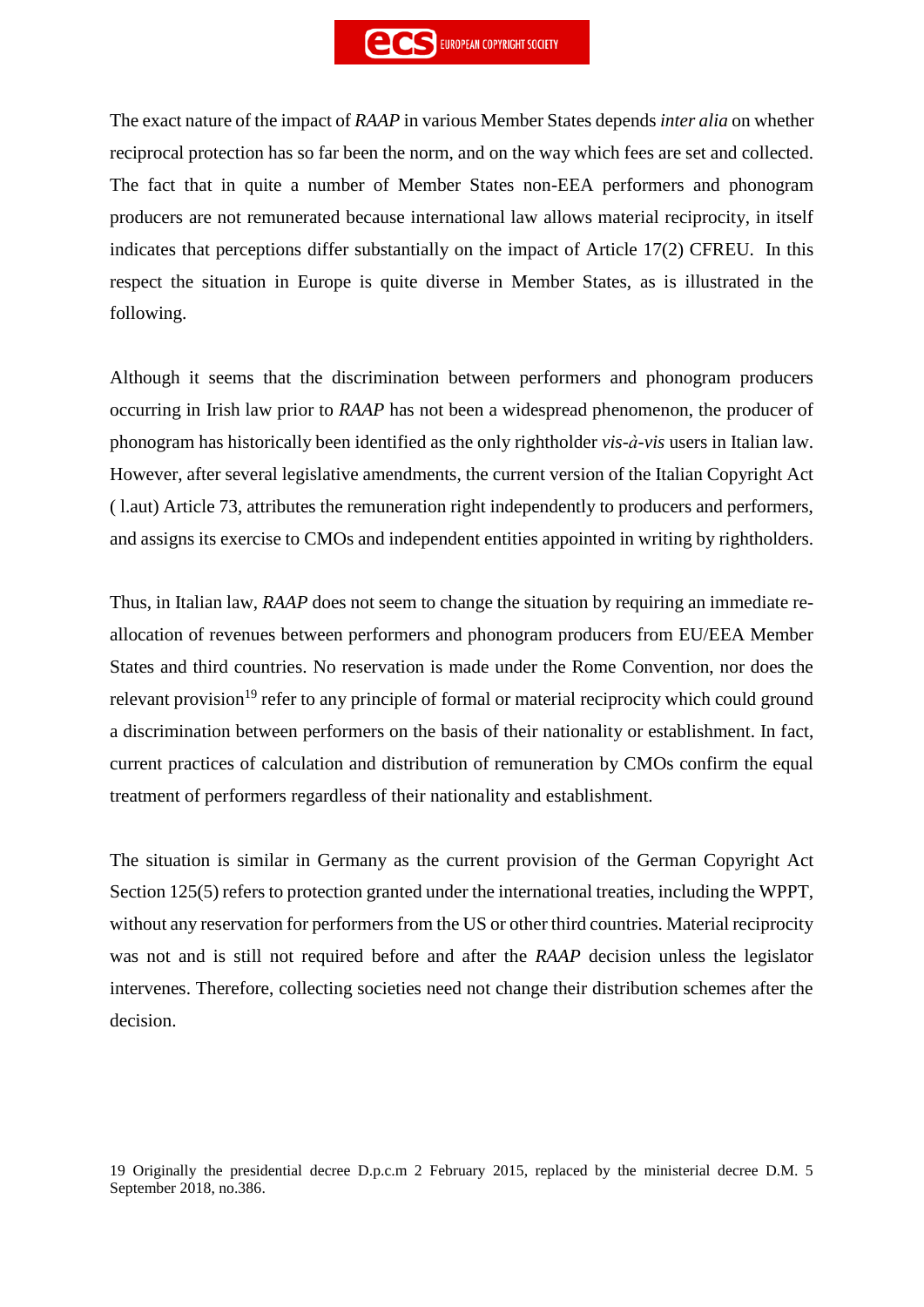Also in Hungary, equitable remuneration is due to performers and phonogram producers irrespective of their nationality/domicile. The right for the equitable remuneration is codified in Article 77(2) of the Hungarian Copyright Act, and does not refer to any reciprocity requirement. Indeed, when Hungary joined the Rome Convention, it did it without any reservation. Consequently, collecting societies must not change their distribution schemes after the RAAP decision.

In the Netherlands, the legislator clarified the Neighbouring Rights Act (Wet op de Naburige rechten) after *RAAP*. <sup>20</sup> It had always been the case that if rightholders can derive rights from the WPPT, they are also entitled to invoke the corresponding rights of the Neighbouring Rights Act. Prior to the recent clarification the common interpretation of the law – also that adopted by collective management organisations – was that in view of Article 4(2) WPPT, no remuneration was due to performers from non-EEA countries for uses for which those countries do not recognize remuneration rights. Through the legislative amendment it has been clarified that domestic law does however not impose a reciprocity requirement; all that is required for non-EEA performers and phonogram producers is that they qualify for protection under the specific application criteria of the WPPT itself. A reciprocity requirement might in the future flow from EU law. It is logical to assume that, henceforth, performers from the U.S. will be included in the distribution of monies, that as a consequence of the dominance of the USoriginating repertoire in the Netherlands, other artists will receive less.

French law provides for a distinction based on the location of the fixation as to the payment of the remuneration. Pursuant to article L.214-2 Intellectual Property Code (IPC), the remuneration rights are, "subject to international conventions … divided between performers and phonogram producers for phonograms fixed for the first time in a Member State of the European Community", thereby restricting the distribution of the remuneration to the mere firsttime-EU-fixed phonograms. What is meant by "subject to international conventions" in this provision is not quite clear and subject to various interpretations. One interpretation excludes any payment of the remuneration right when the phonogram has been fixed outside EU in a country that was not a member of the Rome Convention, like the US, even for the fixation of the French performer's performance and even after the entry into force of the WPPT. Another interpretation is reflected in the fact that some CMOs have always paid French artists,

<sup>20</sup> The applicability of the Dutch Neighbouring Rights Act is regulated in Article IIIa of the Copyright Act 1912 Adaptation Act, etc. (Implementation of Directive on Copyright and Related Rights in the Information Society), Stb. 2004, 336, as amended by Stb. 2020, 560; Parliamentary Papers II 2020/21, 35317, no. 8.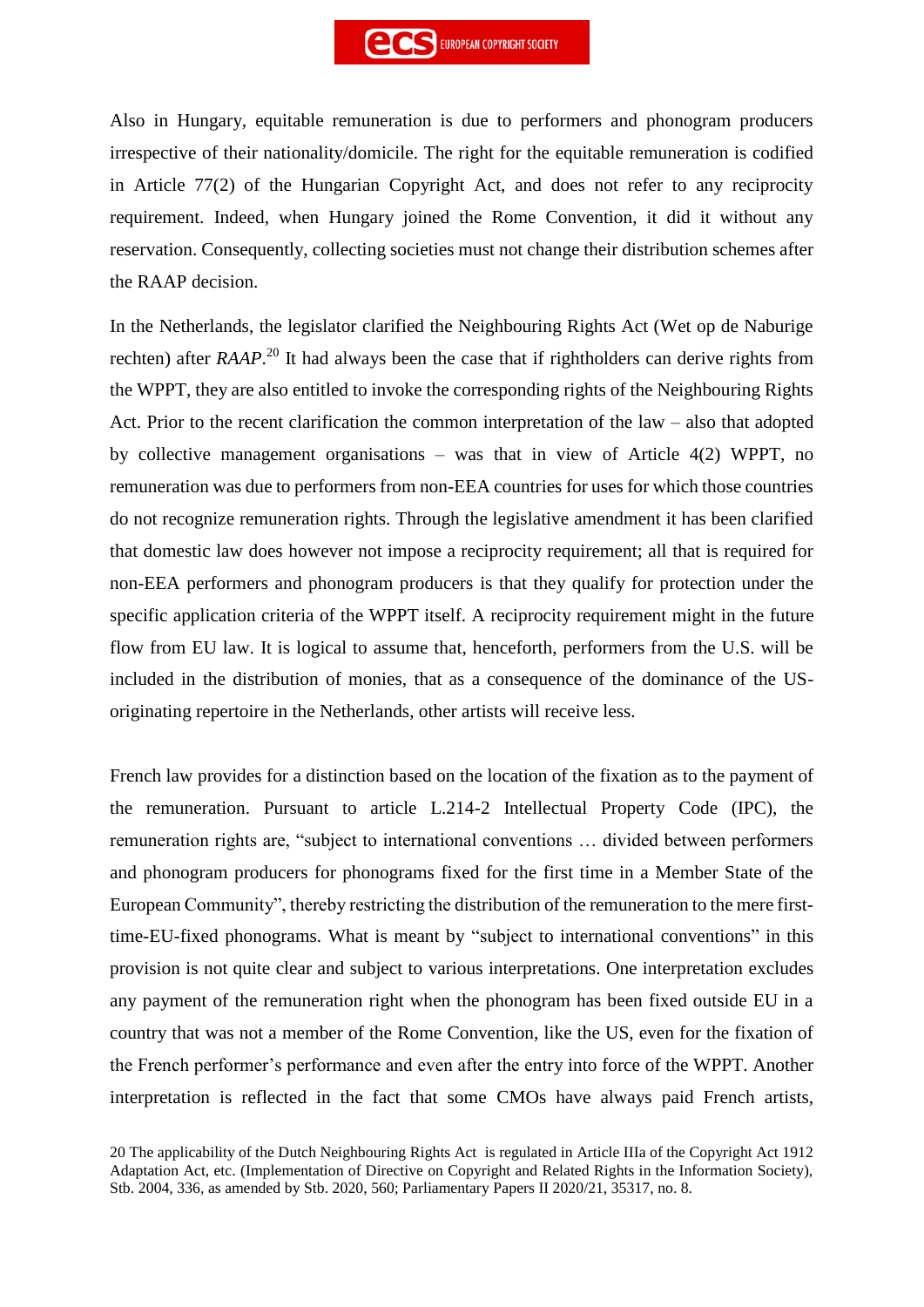notwithstanding the location of fixation of their performance. A specific CMO (SPRE) has been created to collect this remuneration and organise the sharing of the royalties between its four CMOs members (two for the producers, SPPF, SCPP, and two for the performers, ADAMI, SPEDIDAM). For phonograms fixed for the first time outside the EU, remuneration for the communication to the public or broadcasting is in practice collected but not distributed – neither to the producer nor to the performer. On the contrary it is kept by the CMOs as non-distributable royalties ("irrepartissables") and exclusively used by them according to article L. 324-17 IPC for purposes of funding creation, helping live performance diffusion and artistic or cultural education. The RAAP decision raises the question of the conformity of the French system (as applied by the CMOs) with the CJEU interpretation of the international obligations of France as regards the possibility to retain and distribute the money corresponding to the broadcasting of US phonograms in France.

To some extent or other, the Scandinavian countries have all subjected the remuneration right to the principle of material reciprocity. Both in Denmark and in Sweden, the right of both performers and phonogram producers apply only to the extent and at the time that the foreign country protects recordings attached to the respective countries. In both countries' legislation, moreover, it is specified that the remuneration right does not apply to the extent that a Contracting Party to the WPPT has made a reservation pursuant to Article 15(3) WPPT.<sup>21</sup> Norway, as a non-EU member but party to the EEA, has not yet acceded to the WPPT but applies the principle of material reciprocity in that the remuneration right for performers and phonogram producers is applicable to all sound recordings made by producers from a country that has acceded to the Rome Convention, on the condition that the latter country grants a remuneration right to performers and producers of sound recordings pursuant to the provisions in Article 12 of the Rome Convention. However, the situation is more complex since the remuneration right also applies to all recordings on which performers from the EEA participate, and in practice all performers and phonogram producers participating on such recordings (also from third countries) have received remuneration.<sup>22</sup> In 2019, a bill was launched in order to limit the beneficiaries of the remuneration right to performers on and producers of recordings

<sup>21</sup> Cf. the Danish Copyright Act 1995 Section 68(2) and Regulation for the application of the Copyright Act in relation to other countries Sections 14 and 16, and the Swedish Copyright Act 1960 Section 47 and the International Copyright Regulation Sections 13 and 26.

<sup>22</sup> See Sections 21 and 114 of the Norwegian Copyright Act 2018 and Sections 47 and 56 of the General Regulation to the Copyright Act 2021.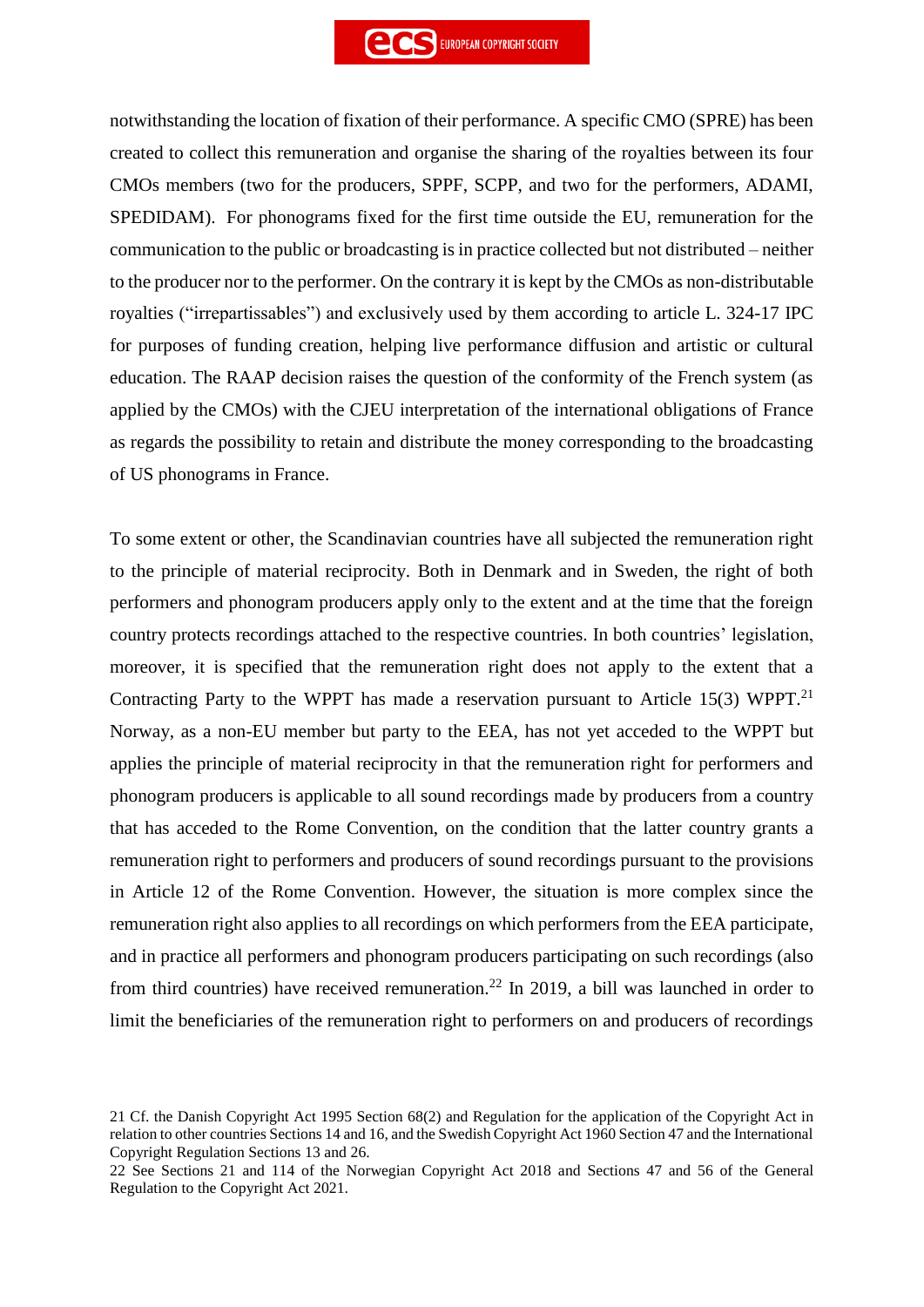made by producers from Rome Convention countries.<sup>23</sup> An important backdrop to the proposal is that recordings that are not subject to the remuneration right are subject instead to a levy that is meant to benefit cultural life in Norway.<sup>24</sup> The bill has been put on hold as a consequence of the *RAAP* decision, but the consequence of the decision for the EEA Agreement, is uncertain, as the agreement is unaffected by the EU's external competence and entails no coordinated policy on third country matters.<sup>25</sup>

Despite Brexit, the *RAAP* decision is also important for the United Kingdom. There, the rules on qualification for protection of sound recordings and performers apply a form of material reciprocity, though the precise rules differ for sound recordings and performances. For sound recordings, those which qualify by virtue of a relevant link to a Rome or WPPT country, are assimilated to local recordings, unless the link is to a country that is a party to WPPT but not Rome, in which case the copyright holder does not benefit from a right to control the broadcast of the work. For sound recordings with links only to Berne and WTO countries, protection does not extend to the right to prevent public playing or communication of the sound recording. As regards performances, those with Rome links are assimilated, *prima facie*, to local performances, with the benefit of full national treatment. Thereafter, the law differentiates between four other categories (1) those with links to countries that are party to Rome but with Article 16(1)(a) declarations; (2) those with links to WPPT countries with declarations under Art 15(3); (3) those with links to countries parties to WPPT but not Rome; and (4) those with links to parties only to the WTO. Different levels of protection apply to performances depending on which of these four links justify protection under UK law. As regards 1 and 2, the remuneration right for communication to the public is withheld.<sup>26</sup>

Because the *RAAP* decision was issued in September 2020, that is, four months before the end of the so-called 'Implementation Period,' (which ended on 30 December 2020), the decision constitutes 'retained case-law' for the purposes of interpreting the provisions of UK law that

<sup>23</sup> Proposal of 9 December 2019.

<sup>24</sup> See Act relating to a levy for the communication of recordings of performers' performances 1956 Section 3, second paragraph.

<sup>25</sup> See, by comparison, the decision of the EFTA Court in case E-2/97, *Mag. Instrument Inc. v. California Trading Company Norway, Ulsteen*, in particular paragraph 27. See further Ole-Andreas Rognstad, "The RAAP Decision of the CJEU - What Happened to Reciprocity?", in Morten Rosenmeier et al., *Festskrift til Jørgen Blomqvist*, Ex Tuto: Copenhagen (2021), 525-548, 540-546.

<sup>26</sup> See Copyright, Designs and Patents Act 1988, Sections. 20, 182D, 159(2)-(3) and 206(1)(bb), and Copyright and Performances (Application to other Countries) Order, SI 2016/1219, Recitals. 3 and 4, Sections. 206(1)(c) and 208, and Recitals 9-12.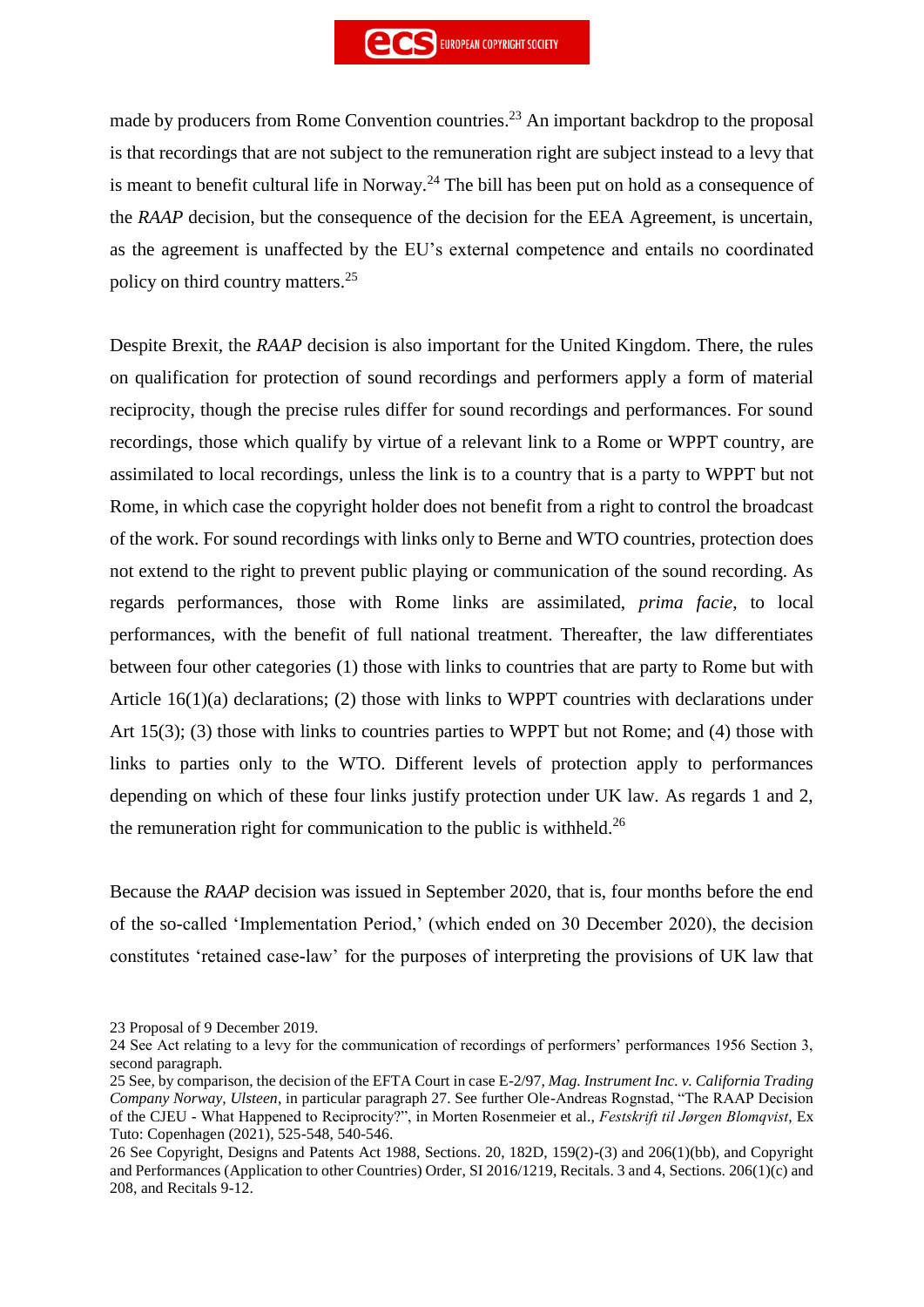are 'retained EU-law.'<sup>27</sup> In principle, the doctrine of supremacy of EU law (applicable in relation to retained EU law) might require the disapplication of the rules of material reciprocity just set out.<sup>28</sup> However, it would be open to an appellate court (the Court of Appeal or Supreme Court) to decide not to follow the case on the basis that it generates injustice or impedes the proper development of the law.<sup>29</sup> It could certainly be argued that the *RAAP* decision related primarily to a question of the internal allocation of powers as between the European Union and its Member States which, post Brexit, is no longer relevant to the proper development of UK law. Presumably, also, a court's refusal to follow the statutory scheme (on the basis of RAAP) followed by legislative reiteration of that scheme would not constitute "proper development" of the law

It is not known how, if at all, the relevant CMO, PPL Ltd (which represents both recording companies in relation to the collection of licensing fees for playing and communication and performers in relation to the distribution of equitable remuneration), has reacted to the decision, or whether foreign performers are planning to take any action. If the courts were to decide to disapply the existing law and follow *RAAP*, it would be open to the UK legislature to pass legislation confirming the existing statutory rules on material reciprocity (perhaps even with retrospective effect, given the unusual retrospective impact of *RAAP* to some, as yet, unidentified date). Of course, if the government takes that course, it would be sensible to clarify the position in relation to all rules of qualification that might have been affected by a broad interpretation of the CJEU ruling.

#### *II. Retroactive application*

As demonstrated above, before *RAAP*, differences existed in Member States with respect to remuneration of non-EEA performers (and phonogram producers). For those Member States where performers from non-EEA countries were not treated the same as performers from EEA

28 European Union (Withdrawal) Act 2018 Section 5(3).

<sup>27</sup> Retained case-law is defined in European Union (Withdrawal) Act Section 6(7); 'retained EU law' is defined by reference to sections 2-4 of the same Act, and includes implemented EU directives (s. 2), such as the Rental and Lending Directive.

<sup>29</sup> European Union (Withdrawal) Act 2018 Section 6(4); European Union (Withdrawal) Act 2018 (Relevant Court) (Retained EU Case Law) Regulations 2020 Recital 3 (extending to Court of Appeal). The relevant test for deviating from retained case-law is discussed in *Tune-In v. Warner Music UK* [2021] EWCA Civ 441, [77]-[89] (Arnold LJ), [184] (Rose LJ), [196]-[202] (Vos MR) (in which the Court of Appeal decided against deviating from the CJEU's case-law on communication to the public, in particular, by hyperlinking).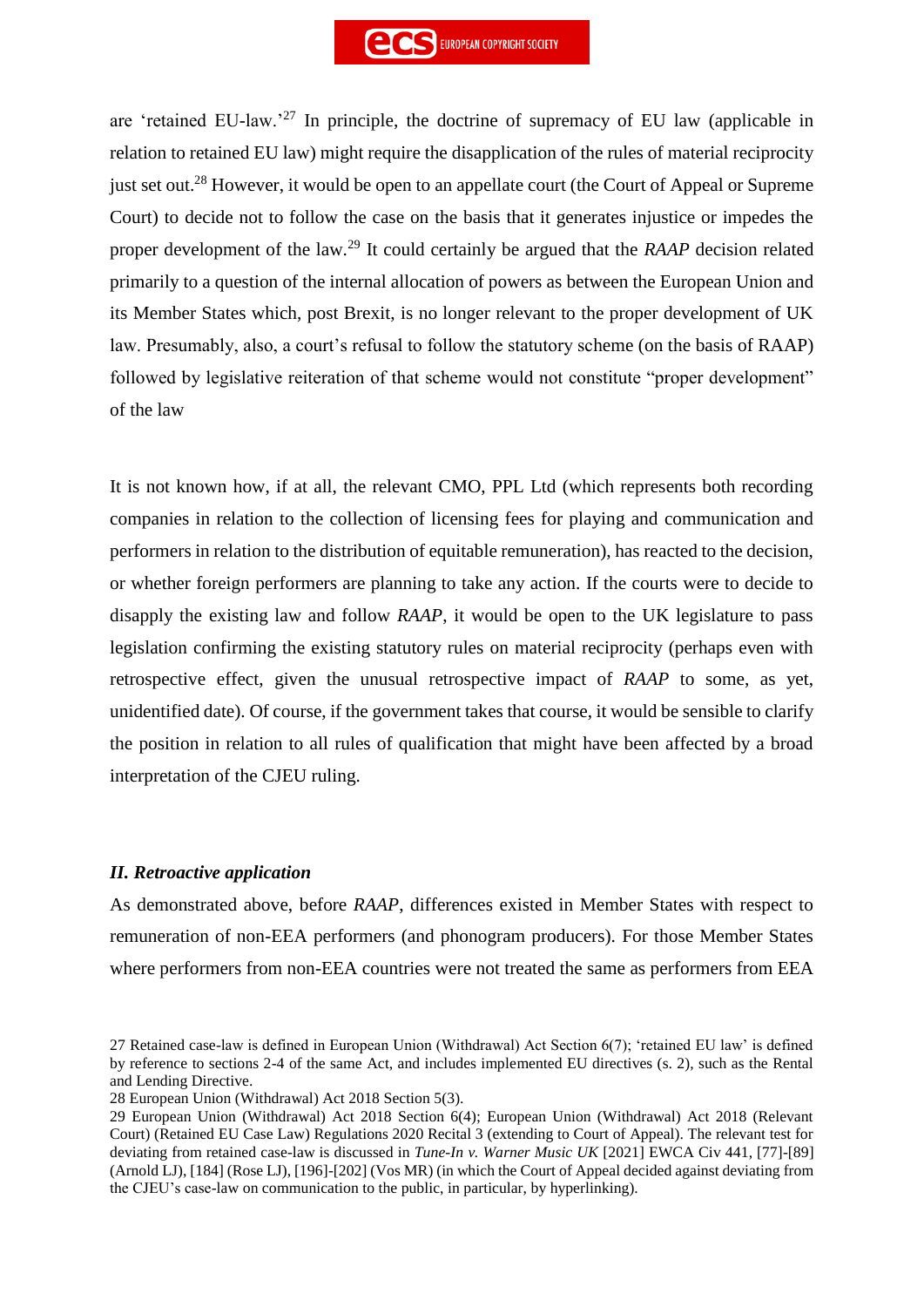

countries, *RAAP* may require changes. One important question is what standard is to be used to determine the extent to which *RAAP* has retroactive effects. What is the relevant point in time?

According to established case law, the CJEU's interpretation of the EU law on a preliminary question is deemed to be consistent with the norm since its entry into force, unless the Court decides to limit the retroactive effect of its decision.<sup>30</sup> This can be done in exceptional cases only, and relevant factors include legitimate expectations of the Member States' governments, and the severity of harmful consequences that such an interpretation would cause. The Court did not address retroactive effects in the *RAAP* case. It is settled case-law that the Court may only limit the temporal effect in its actual judgment.<sup>31</sup> Thus, Member States' past application of material reciprocity requirements on the basis of Article 4(2) WPPT are now problematic too. Yet, it is still unclear what the relevant date is. Numerous possibilities exist: the coming into effect of the WPPT for the E.U. (March 14, 2010; different dates for individual Member States); the date when the Charter of Fundamental Rights gained full legal effect (Lisbon Treaty, 1 December 2009); the date of the (initial) entry into force of the 1992 Lending and Rental Directive which harmonised the right to remuneration in the first place  $(1<sup>st</sup>$  July 1994); or perhaps its implementation dates.

As the WPPT was signed both by the EU Commission and by Member States as a mixed agreement, $32$  at which moment should it have come to pass that Member States lost their power to rely on reservations in international treaties or material reciprocity, to the extent that they were no longer able to exclude some right holders from the benefit of remuneration right (and, by the way, other rights) under the principles of international law contained in the Vienna Convention on the Law of Treaties?

Should it be considered that the exclusive external competence of the EU on the matter derives from the *AERT* jurisprudence and starts from the exercise of the internal competence in 1992, or that it was triggered only later by the Lisbon treaty (1 December 2009) and the inclusion of

<sup>&</sup>lt;sup>30</sup> See Lionel Bently, "Judicial Creativity and Transitions in EU Intellectual Property Law", in Niklas Bruun et al. (eds.), Transition and Coherence in Intellectual Property Law: Essays in Honour of Annette Kur, Cambridge: Cambridge University Press (2021), 25 –45.

<sup>31</sup> See e.g. case C-437/97, *EKW/Austria*, EU:C:2000:110, para 57.

<sup>&</sup>lt;sup>32</sup> Several Member States have made reservations under the WPPT from the beginning, without any opposition from the EU Commission. This implies at the time the Commission considered th"at Member States retained the competence to do so.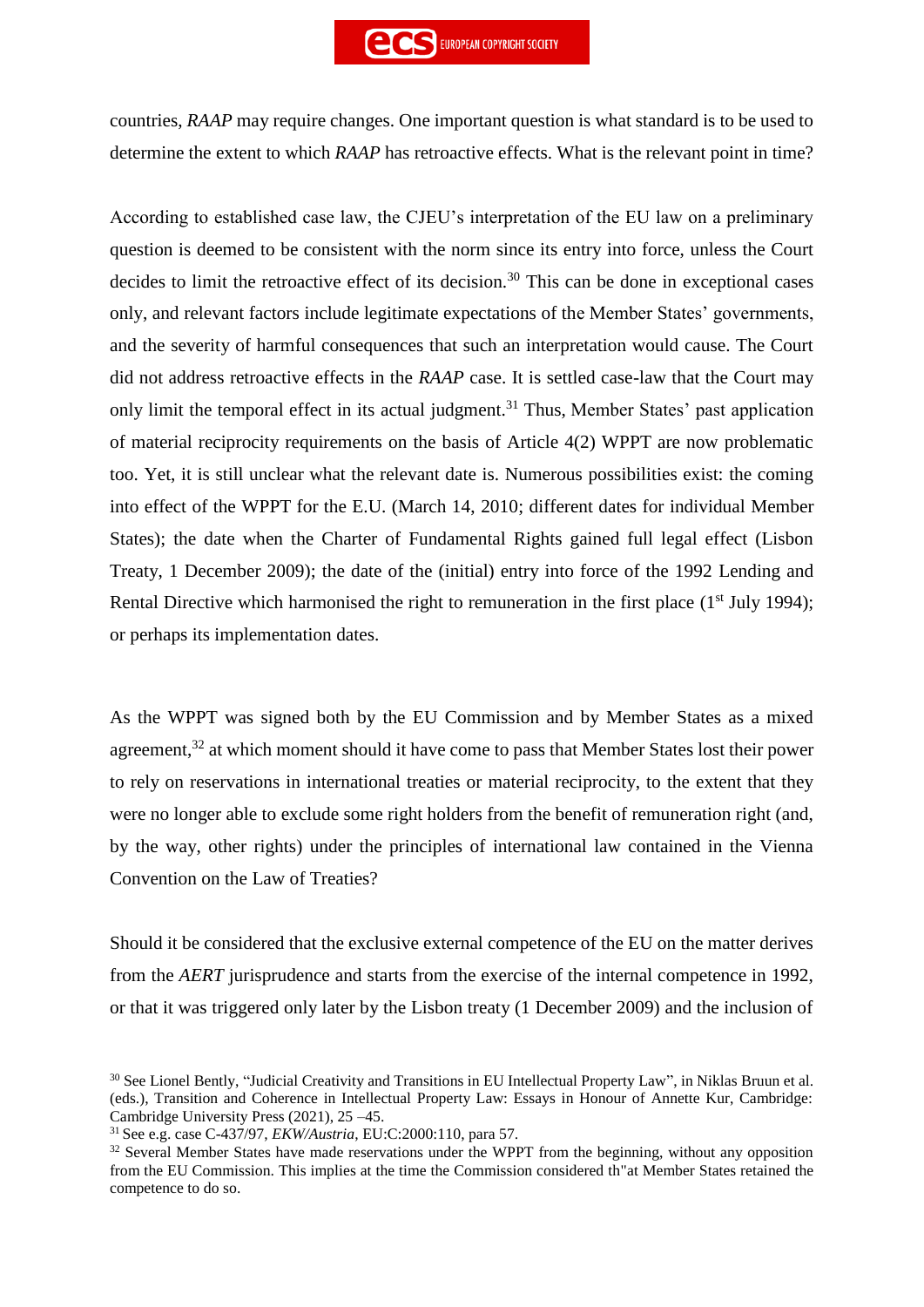IP within the realm of international trade? The Directive predates both Charter and WPPT. As the Court mentions the need to ensure that limits on IP rights in a EU instrument comply with the Charter, is the date of the entry into force of the Charter relevant?

Through its silence on retroactive effect and by not addressing the complexities of transitional law (of note: the referring court did not ask about these), the Court has left Member States and ultimately the EU legislator to deal with the resulting legal uncertainty. A further complication of any retroactive effect – from whatever precise date – is that it will difficult to calculate the amounts due for past uses and identify the person to whom they are due. Also, it raises the thorny questions of who is liable (individuals? Member States?) and how performers must enforce claims for past payments due considering the time limitation for introducing a claim.

#### *III. Leeway for Member States legislative measures, AERT jurisprudence applied*

The Court's reference in para. 90 of the *RAAP* decision to Article 3(2) TFEU and the *AETR* jurisprudence<sup>33</sup> reflects the limitations of the Member States' room for manoeuvre in international copyright law. According to Article 3(2) TFEU, the EU has exclusive competence to conclude an international agreement when its conclusion is necessary to enable the Union to exercise its internal competence, or in so far as its conclusion may affect common rules or alter their scope. The competence of the Union is not only exclusive in cases where the international agreement in question falls directly and with all its provisions within the scope of internal Union law – so that Member States' international activities would potentially provoke conflicts with the Union law – but also if this 'match' of international and internal is not full only applicable "to a large extent".<sup>34</sup> From this perspective, it is not possible to pick and choose specific aspects from national copyright law not yet harmonised and to allow Member States to implement reciprocity requirements or other kinds of discriminatory rules for authors, performers or other right holders from third countries. Yet, there are still areas of copyright which have not been harmonised in the EU and where Article 3(2) TFEU, and as a consequence the *RAAP* principles, should not apply.

#### **D. Ways forward**

<sup>34</sup> Case C-114/12, *Commission* v *Council*, EU:C:2014:2151, paragraph 102.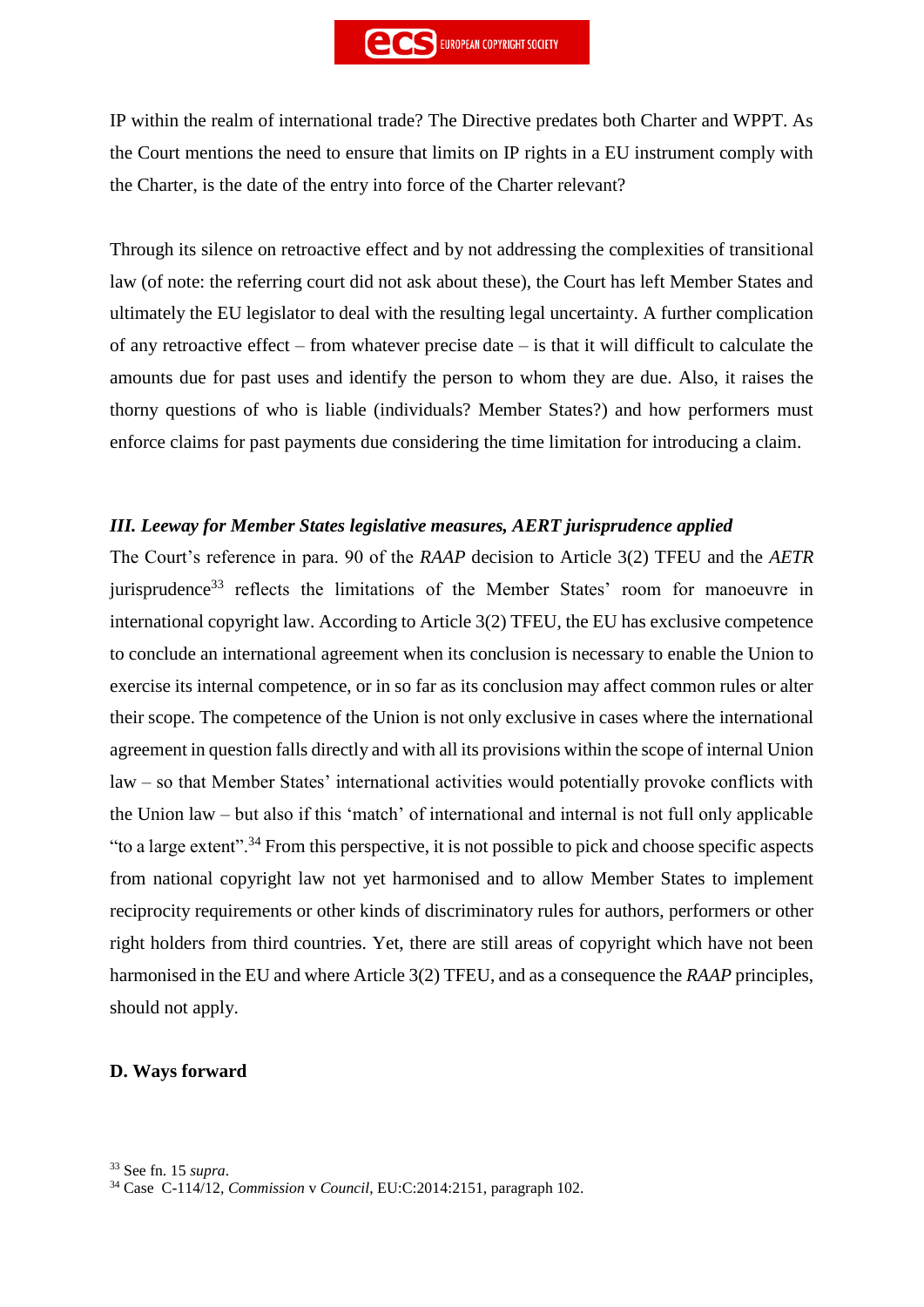## *I Only the European legislature can fix the issues*

As in the case of other landmark CJEU decisions which have revolutionized the interpretation of EU provisions and requested substantial changes in the approach adopted by Member States, advancing the degree of harmonization of EU copyright law, the *RAAP* decision also raises critical questions and creates short-circuits that only the EU legislator may be able to solve consistently. This applies particularly, to (1) the retroactivity of the decision; (2) the definition of the margin of discretion left to Member States in discriminating between rightholders on the basis of nationality or other criteria, and of the areas and instance where such discretion, if any, may still be exercised (for example whether the money collected can be used for cultural purposes rather than distributions to foreign rightholders); (3) the negative impact of *RAAP* on the amount of remuneration left for European artists, and the weakening of their position *vis-àvis* counterparts coming from countries that do not grant remuneration to European performers. Given the legal uncertainty for all parties involved, the Commission should react in a timely manner and initiate a legislative project. Such legislation should either set definite rules on the EU level in the form of a regulation, which would be the preferred option in light of the apparent need of the affected parties for legal clarity, or at least could clarify the EU framework and the residual discretion of Member States in a directive.

# *II. Room for manoeuvre under Article 17 CFREU*

The use *RAAP* makes of Article 17(2) CFREU carries a number of important implications for the room for manoeuvre still left to Member States in areas touched upon by EU harmonisation. First, in holding that reservations notified by third States under Article 15(3) WPPT do not lead to limitations of the right provided for in Article 8(2) RLD in the European Union, the Court crystallises the existence of a legal position for the nationals of those countries under Article 17(2) CFREU, excluding any margin of appreciation for Member States. Second, *RAAP* offers a definite answer to the question – raised in several Member States – whether the protection offered by Article 17(2) CFREU should be understood as limited to exclusive rights or as also cover remuneration rights such as the one introduced by Article 8(2) RLD. In line with the approach adopted by the CJEU in its constitutional property jurisprudence, which aims to be consistent with Member States' common constitutional traditions and case law, the Court clarifies that the protection offered by the Charter's provision extends to all IP rights, with no regard to their content and degree of exclusivity.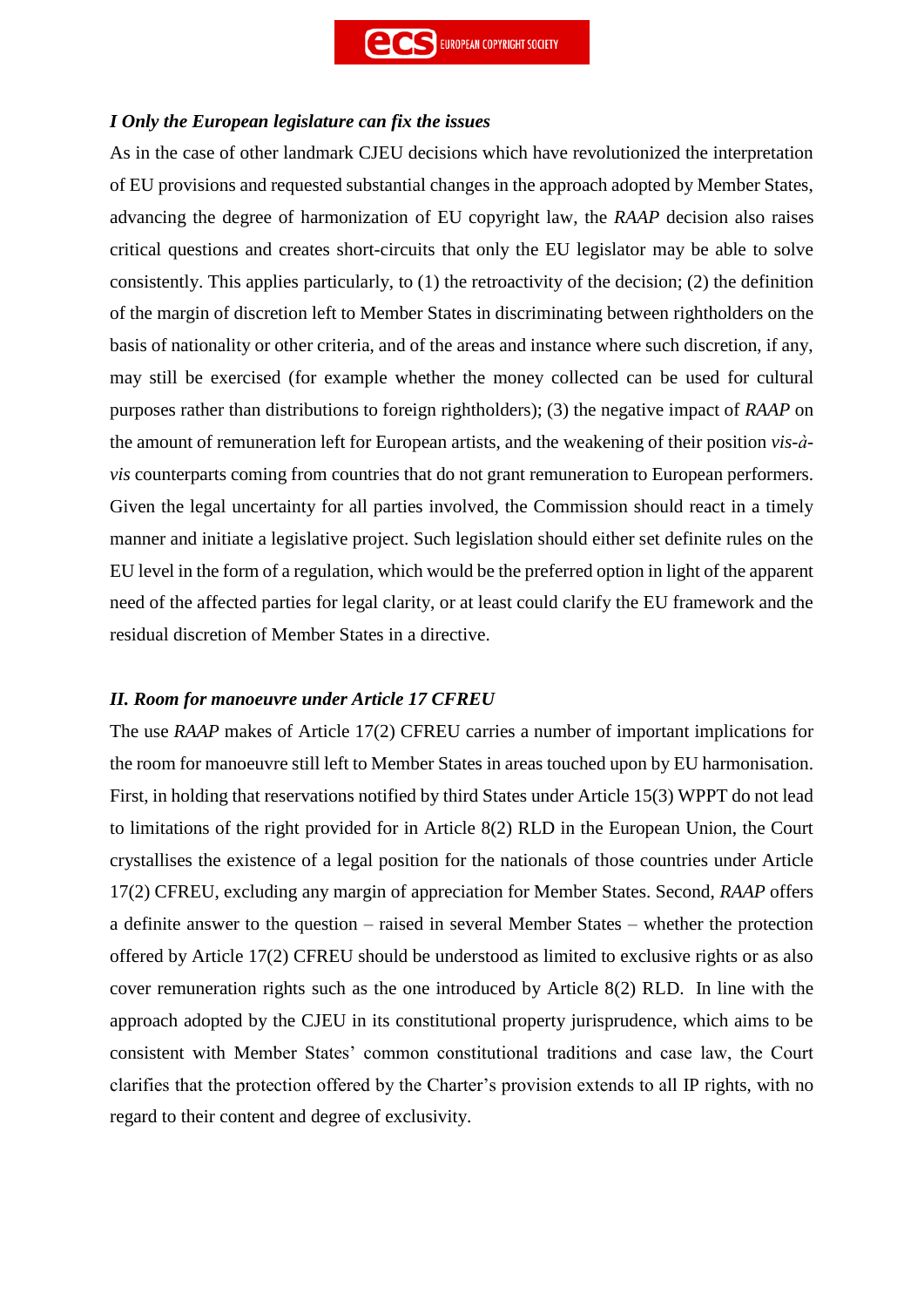

Combining these findings with the CJEU's slippery holding in *Luksan*, <sup>35</sup> where a national regulation of film ownership was considered a deprivation of the film director's copyright, one might get the impression that the reference to Article 17(2) CFREU imposes a general obligation on legislators to protect the right to a single equitable remuneration. The context of the overall reasoning in *RAAP*, however, suggests that the effect of the reference to Article 17(2) CFREU serves only as a side support to the main argument, which is that Article 8(2) RLD "is a harmonised rule", and thus "it is for the EU legislature alone and not the national legislatures to determine whether the grant in the European Union of that right related to copyright should be limited in respect of the nationals of third States and, if so, to define that limitation clearly and precisely" (para 88). Beside this constraint, the Court admits that the EU legislator has considerable leeway in determining the subjective scope of the right, as long as it fulfils the requirements laid down in Article 52(1) CFREU: any interference with or limitation on the exercise of that right must be provided for by law, and its scope should be defined in a clear and precise fashion (para 86).

The implications of the Court's holding on Article 17(2) CFREU in *RAAP* are thus two-fold. On the one hand, the competence to limit the scope, content and range of rightholders rests with the EU legislator only. On the other hand, an *ex post* limitation is always possible if introduced in a clear fashion by law and in compliance with the conditions set by Article 52 CFREU. Against this background, it is reasonable to conclude that while Article 17(2) CFREU protects remuneration rights and thus any non-proprietary entitlement belonging to or deriving from the category of IP rights, it by no means it constitutes an obstacle to an intervention by the EU legislator to clarify the problematic or uncertain points raised by *RAAP*.

In the following, we now turn from an analysis of the decision to policy options for the Commission and the European legislature:

# *III. Option 1: Specific measure on remuneration or artists and retroactivity + interim flexibility for member states*

At least as a minimum solution, the Commission should consider opening, at least as a minimum solution, a legislative procedure with the aim of clarifying the conditions under which performers who are nationals of States outside the European Economic Area (EEA) should have

<sup>35</sup> Case C-277/10, *Martin Luksan v Petrus van der Let***,** EU:C:2012:65, paras 68-70.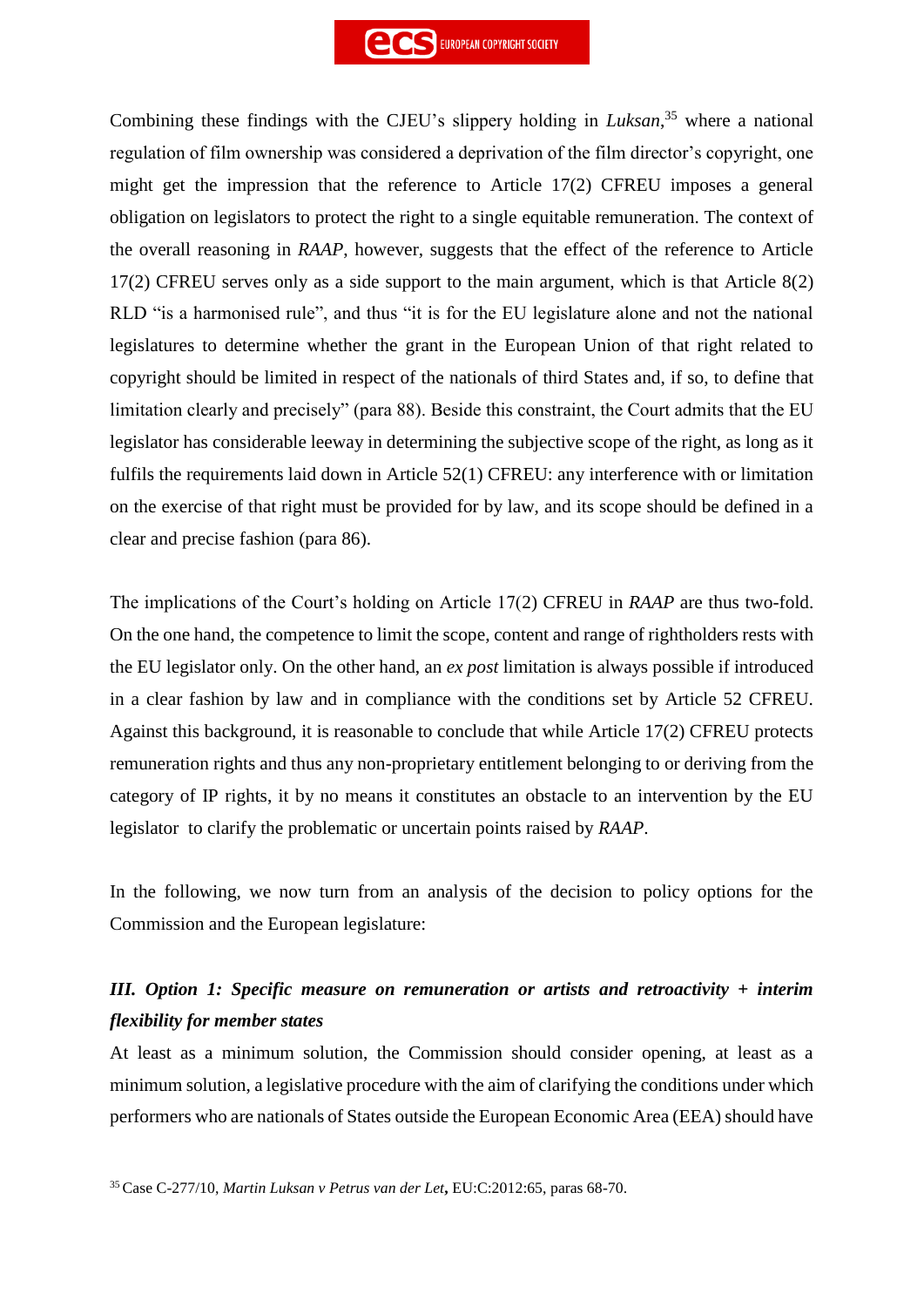the right to equitable remuneration for the communication to the public of their recordings under Article 8(2) RLD. Such a "small fix" should also clarify the retroactive applicability of such a rule.

# *IV. Option 2: General instrument (Regulation) on application of international copyright treaties in the EU*

Given the fact that the arguments of the CJEU in the *RAAP* decision are of a more general nature and could also be applied to other international treaties and other rights of authors, performers and other right holders, the Commission should seriously consider proposing an instrument with a more general ambit. Such an instrument should clarify the conditions under which national treatment and minimum rights under the international treaties should be granted (or limited). It should also define the circumstances under which nationals of third states are to be granted protection beyond the international treaties, i.e. based on autonomous EU law. Moreover, it should include clear rules on retroactive application, the role of reservations in international treaties and the field of application of material reciprocity. In the light of the reasoning of the CJEU in *RAAP*, the remaining margin of discretion for the EU Member States is rather limited since the EU has already exercised its competence on the international level to a large extent. Therefore, a regulation would be the proper legal instrument. Clarification of the existence of rights for nationals of non-EEA countries in such a regulation would also resolve a problem with article 8(1) of the Rome II regulation (Regulation 864/2007). The latter mandates that the law of the Member State for the territory in which protection is claimed, governs the question whether an intellectual property right is infringed. The Rome II regulation however, does not address the question of the law which governs the existence of a copyright or related right as such; a question that must be answered before any infringement can be assessed.

**Drafting committee**: Ole-Andreas Rognstad, Valérie Laure Benabou, Axel Metzger, Caterina Sganga, Mireille van Eechoud

#### **Signatories**

Prof. Valérie Laure Benabou, Professor, Université Paris Saclay / UVSQ, France Prof. Lionel Bently, Professor, University of Cambridge, United Kingdom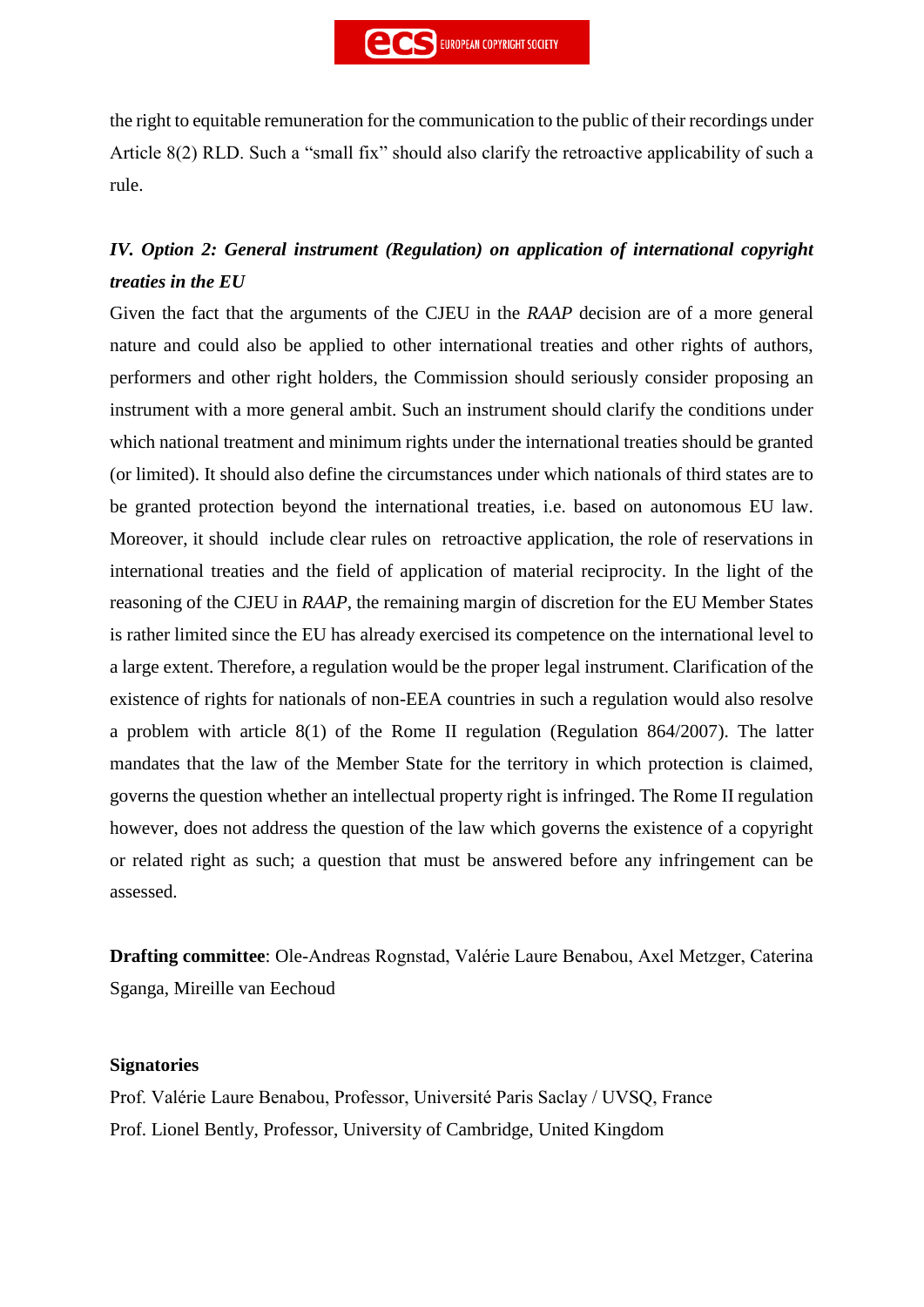Prof. Estelle Derclaye, Professor of intellectual property law, University of Nottingham, United Kingdom

Prof. Thomas Dreier, Professor of Law, Institute for Information and Economic Law, Karlsruhe Institute of Technology (KIT), Karlsruhe, Germany

Prof. Christophe Geiger, Professor of Intellectual Property Law at Luiss Guido Carli University, Rome, Italy

Prof. Jonathan Griffiths, Professor of Intellectual Property Law, Queen Mary, University of London, United Kingdom

Prof. Reto Hilty, Director, Max Planck Institute for Innovation and Competition, Munich, Germany

Prof. Martin Husovec, Assistant Professor, London School of Economics and Political Science (LSE), LSE Law School, United Kingdom

Prof. Marie-Christine Janssens, Professor of Intellectual Property Law, Head of CiTiP (Centre for IT & IP Law), University Leuven (KU Leuven), Belgium

Prof. Martin Kretschmer, Professor of Intellectual Property Law, University of Glasgow and Director, CREATe, United Kingdom

Prof. Axel Metzger, Professor of Civil and Intellectual Property Law, Humboldt-Universität, Berlin, Germany

Prof. Péter Mezei, Associate Professor, University of Szeged, Hungary; Adjunct professor (dosentti), University of Turku, Finland

Prof. João Pedro Quintais, Assistant Professor, University of Amsterdam, Institute for Information Law (IViR), Netherlands

Prof. Marco Ricolfi, Chair of Intellectual Property, Turin Law School, Italy

Prof. Thomas Riis, Professor, Centre for Information and Innovation Law, University of Copenhagen, Denmark

Prof. Ole-Andreas Rognstad, Professor of Law, Department of Private Law/Centre for European Law, University of Oslo, Norway

Prof. Martin Senftleben, Professor of Intellectual Property, Law and Director of the Institute for Information Law (IViR), University of Amsterdam, Netherlands

Prof. Caterina Sganga, Associate Professor of Comparative Private Law, Scuola Superiore Sant'Anna (Pisa), Italy

Prof. Alain Strowel, Professor, Saint-Louis University and UCLouvain, Belgium

Prof. Tatiana Eleni Synodinou, Associate Professor, University of Cyprus, Cyprus